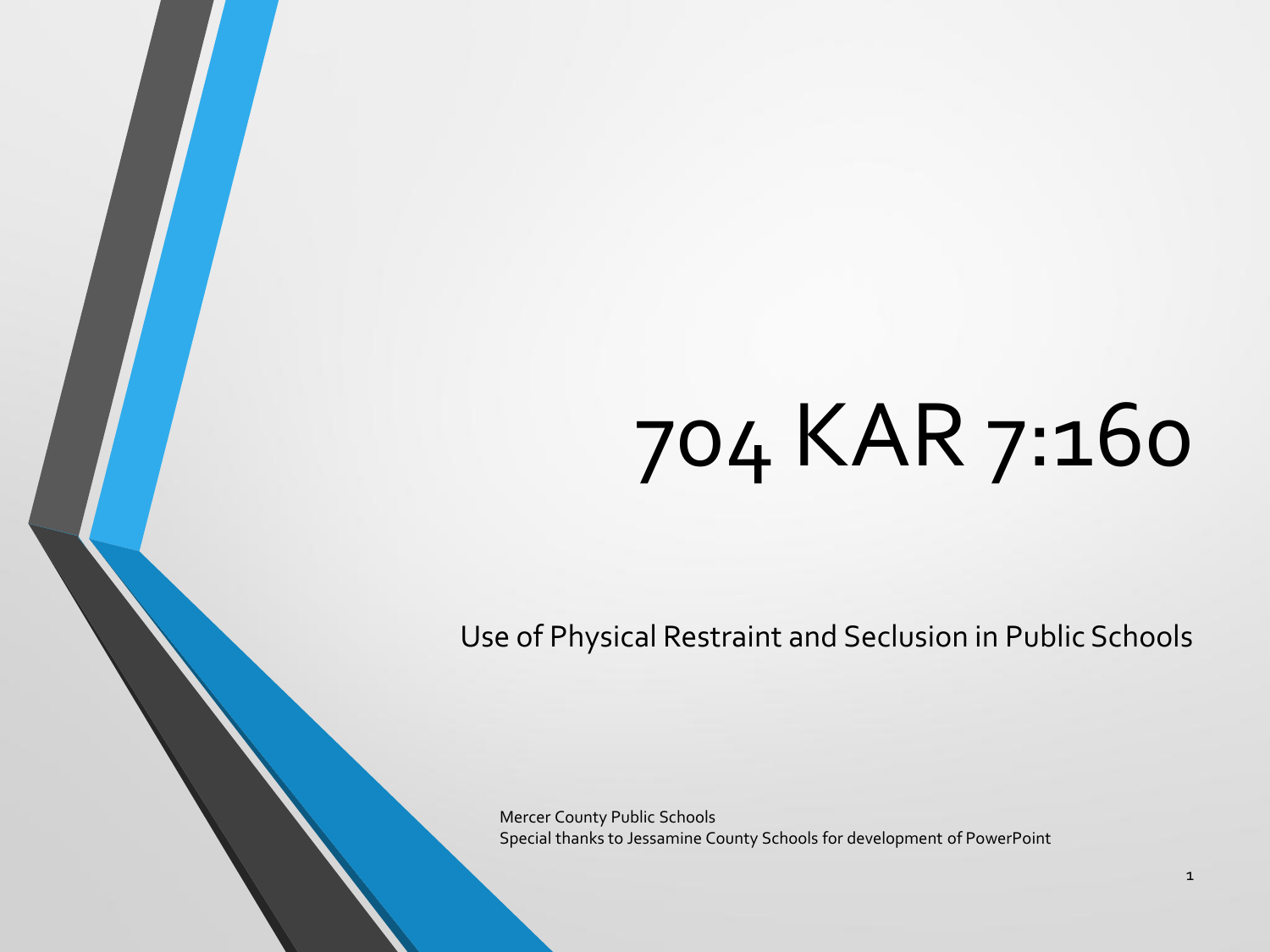# Background

- Enacted February 1, 2013
- Designed to enhance safety for students and staff by:
	- Limiting the use of physical restraint and seclusion
	- Training teachers on more effective ways to improve student behavior
	- Training teachers on how to safely conduct restraints when absolutely necessary.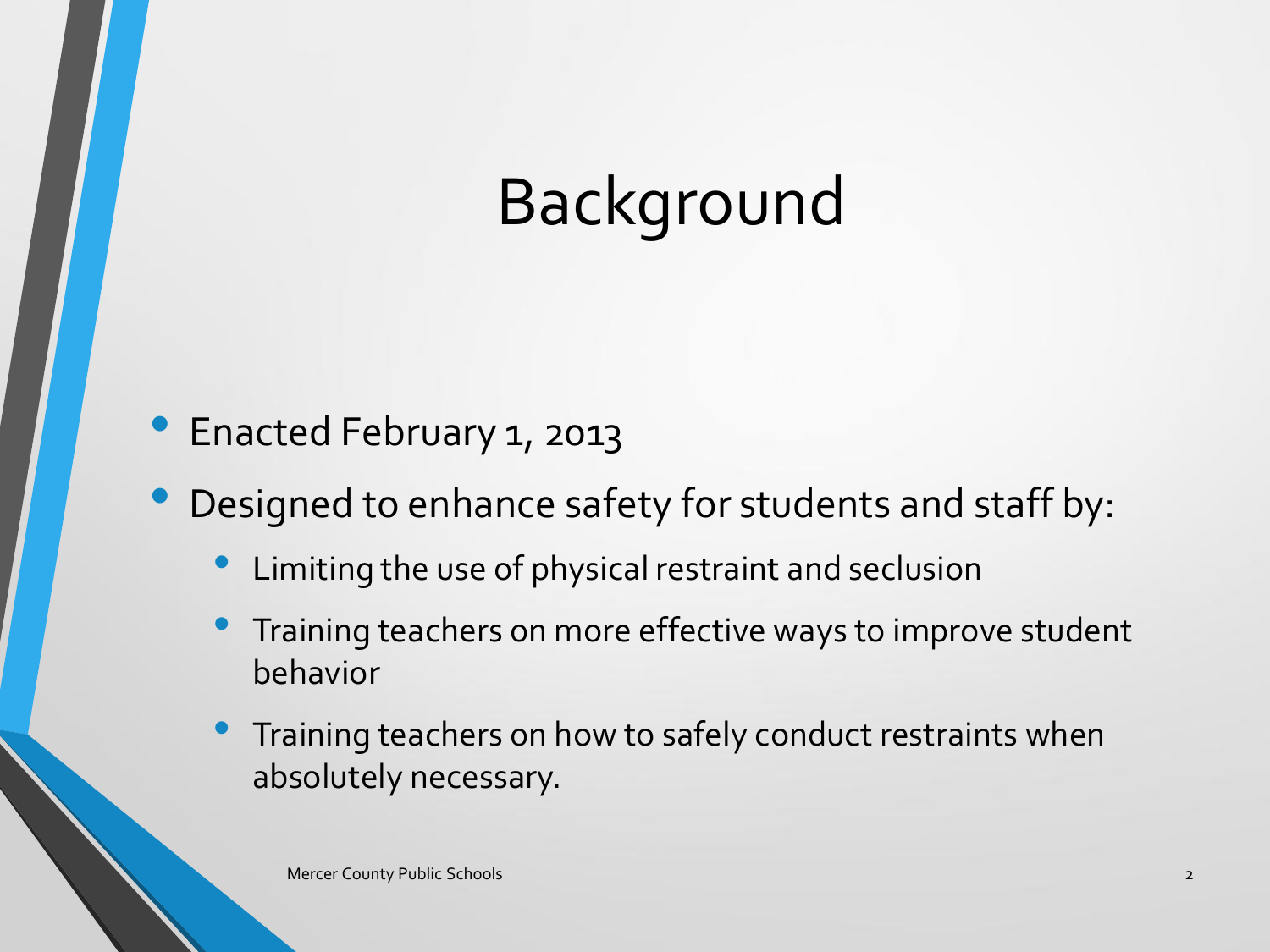# Benefits of Positive Behavior Interventions & Supports (PBIS)

- PBIS is not a curriculum it is a **framework** to help schools identify needs, develop strategies, and evaluate practices.
- Implementing positive, instructional discipline strategies and systems is the most effective way to prevent decrease or eliminate problem student behavior.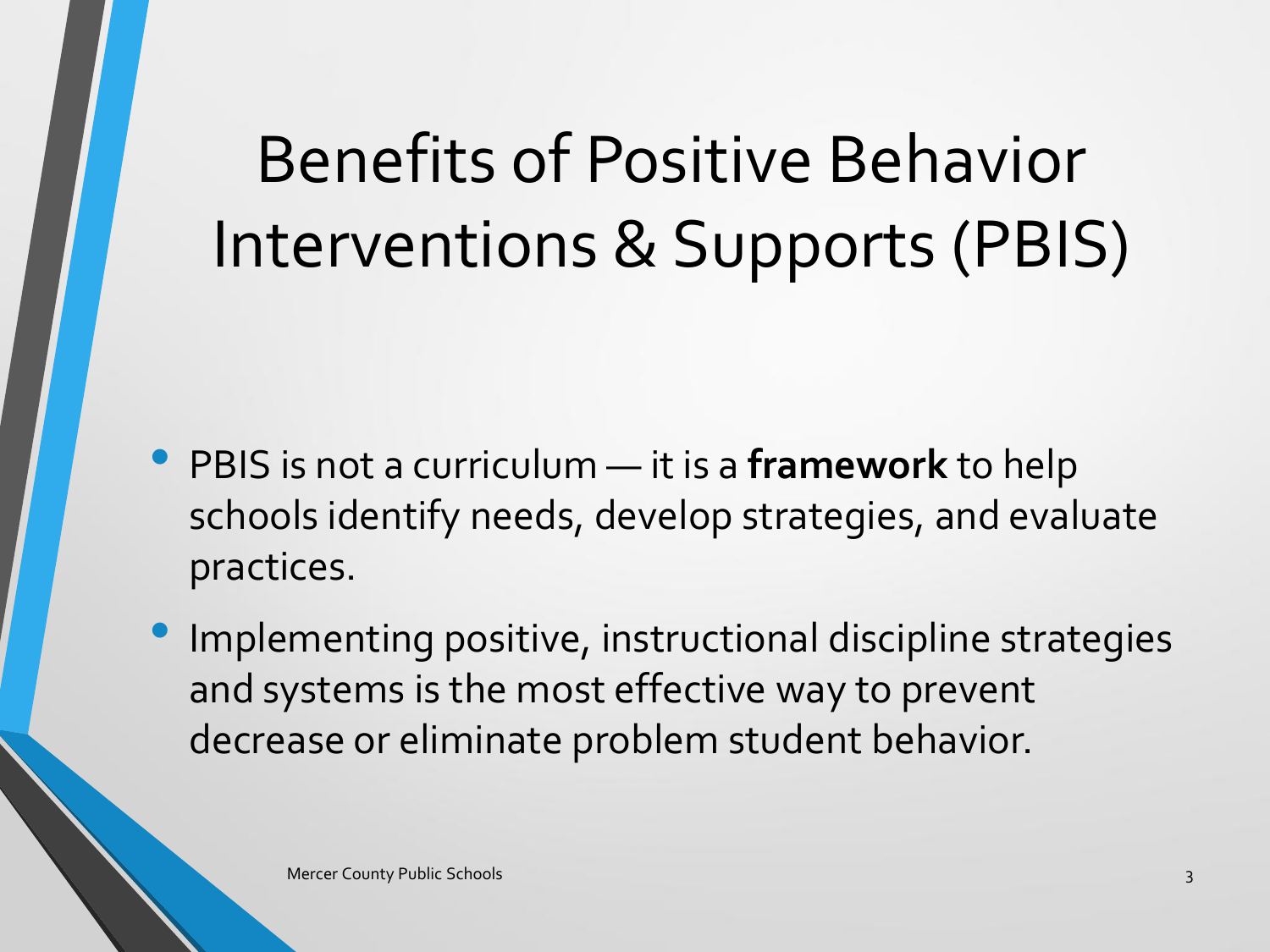## Four Key Principles

- Predicting problem behavior
- Preventing problem behavior
- Maintaining consistency
- Monitoring the program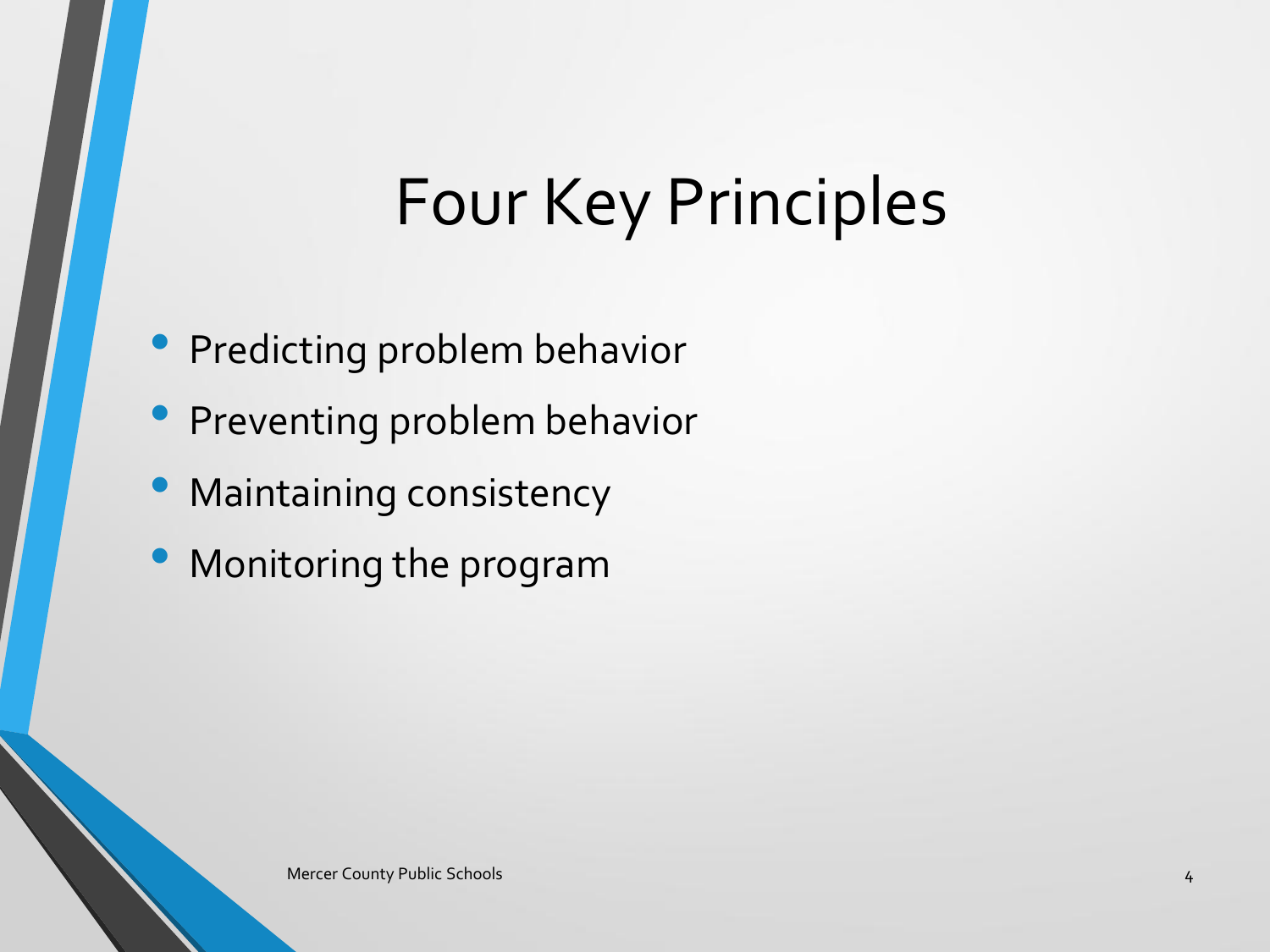# Elements of Positive Behavior Interventions & Supports

- Teaching and reinforcing appropriate behavior so that everyone, the adults and the students, are engaging in instruction and prevention
- Following consistent plans when responding to problem behavior
- Using data to guide decision making
- Reinforces students for following the behavior expectations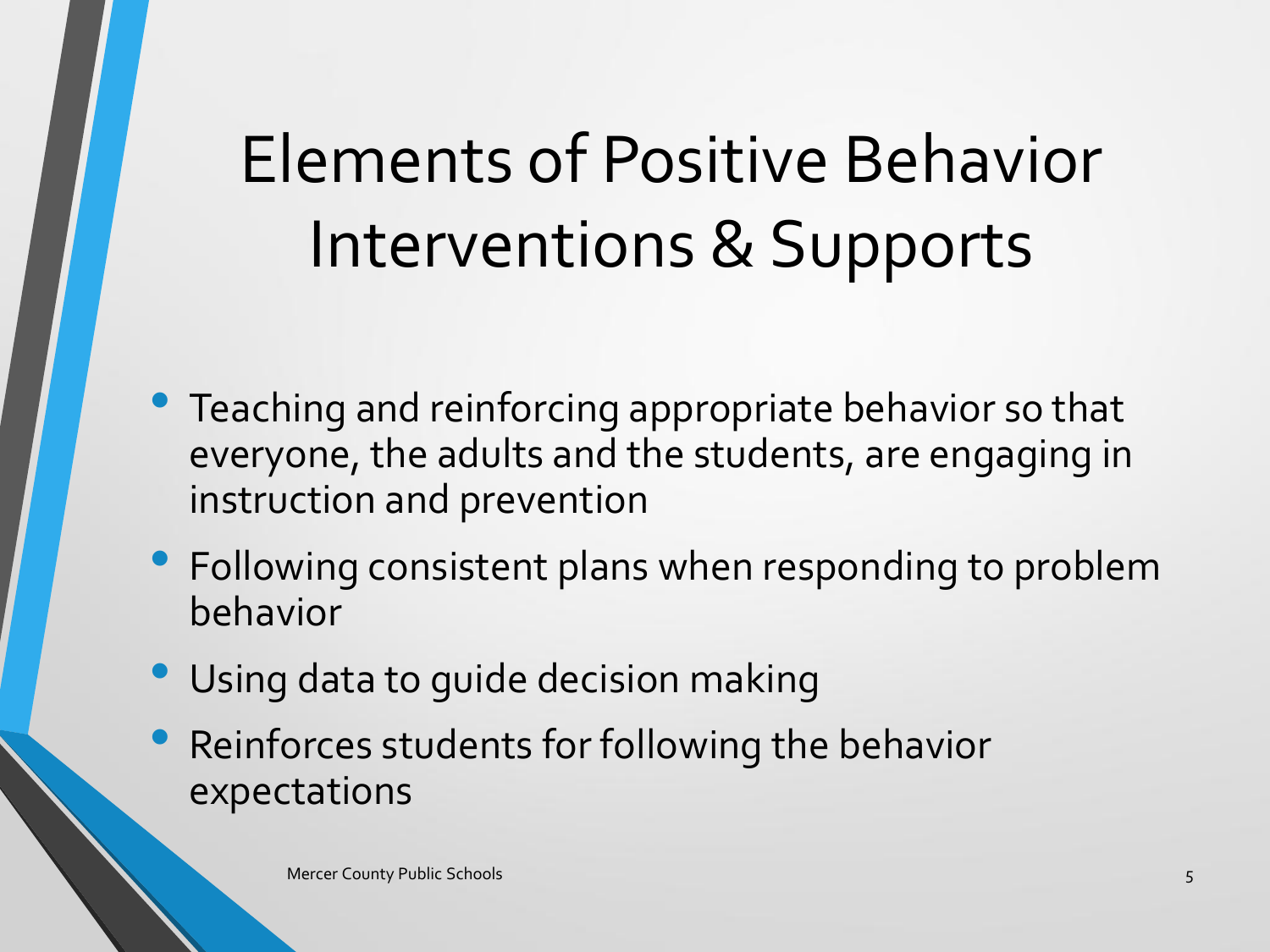### Multi-Tiered Behavior System

- PBIS is a multi-tiered, intervention system
- **Primary (Universal) Prevention**
- Secondary (Targeted) Prevention
- Tertiary (Intensive) Prevention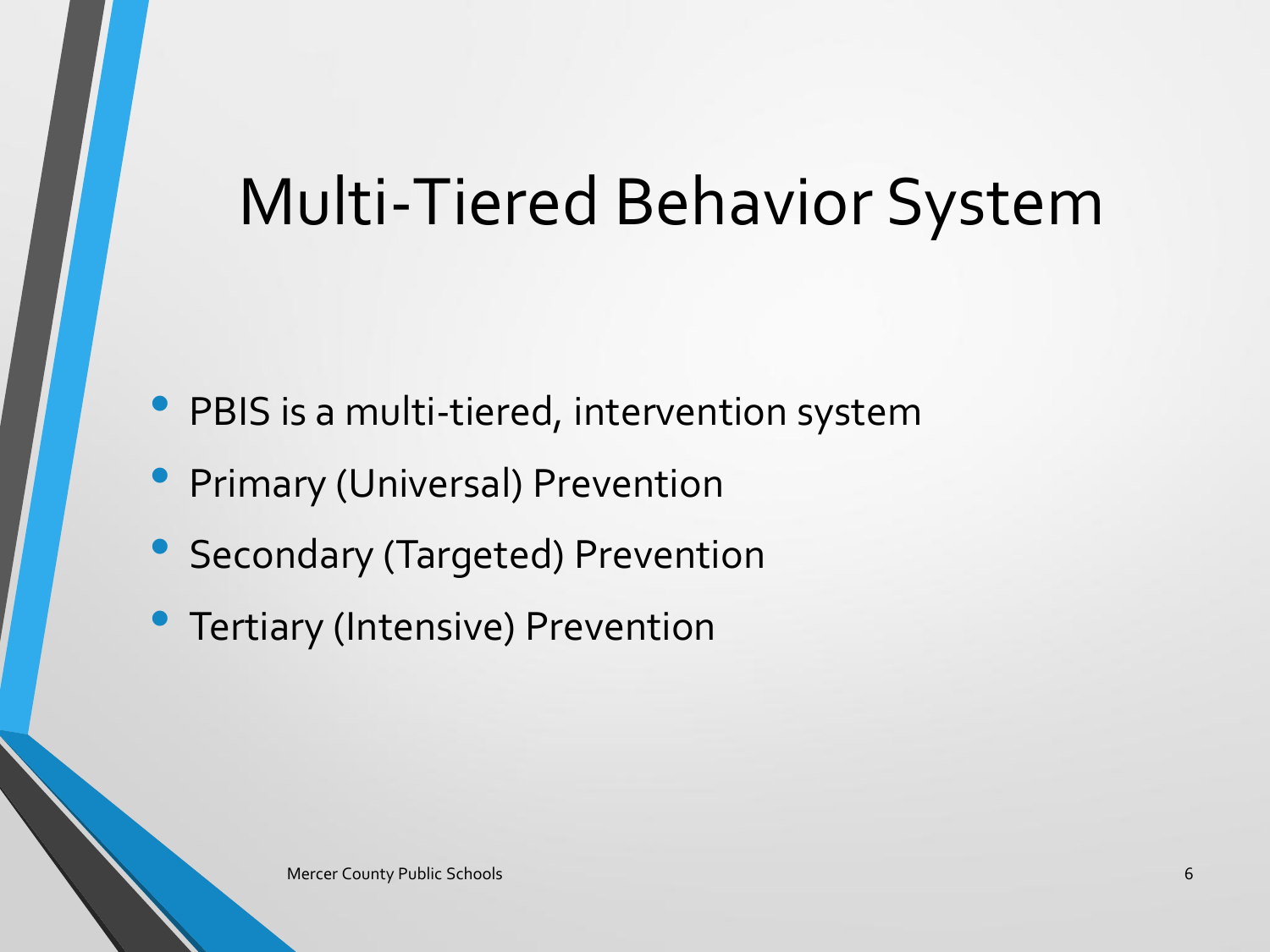## PBIS Pyramid



Mercer County Public Schools 7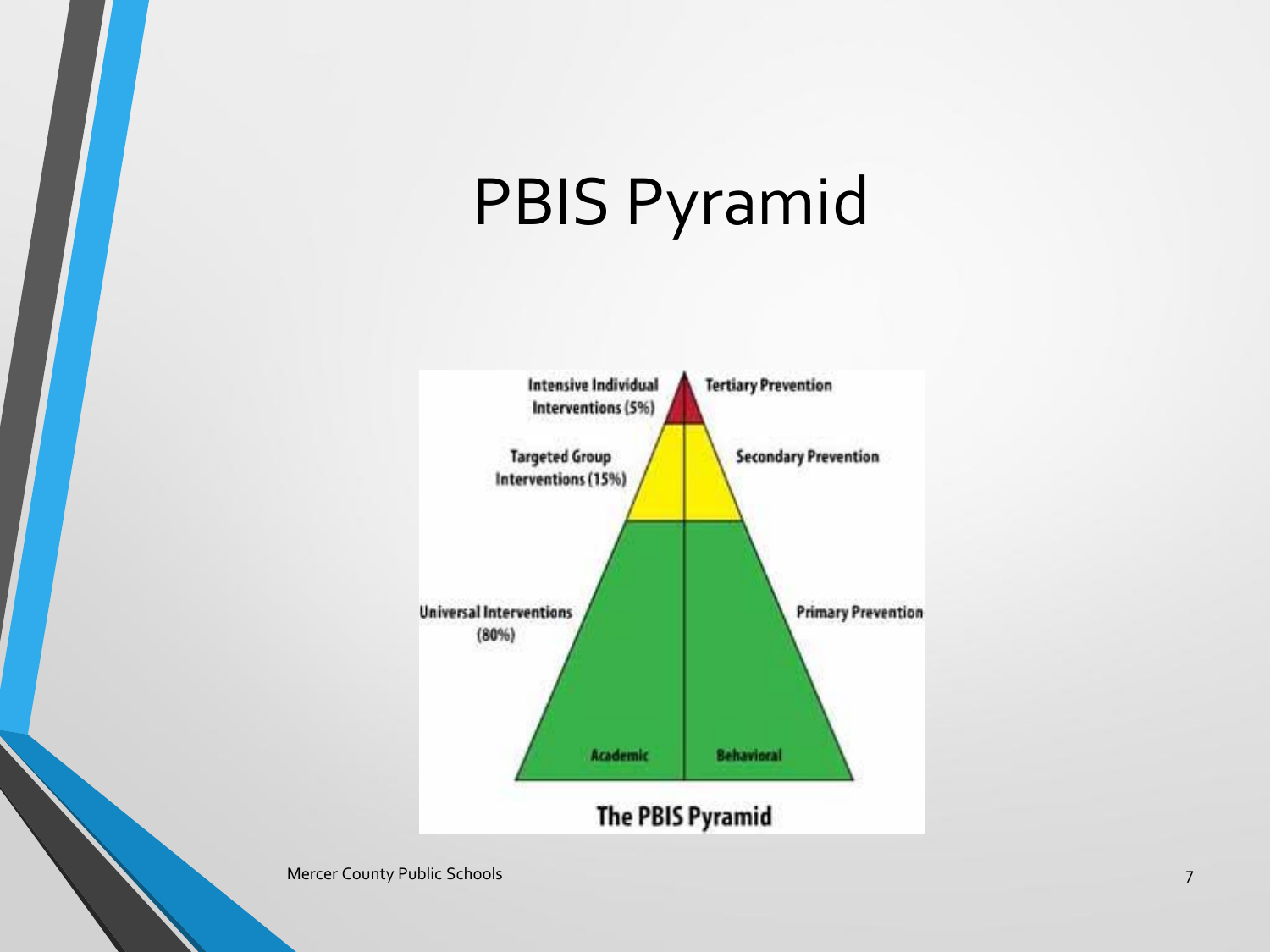## Key Points for PBIS

- A school-wide commitment is crucial to success.
- A leadership team that meets regularly is essential.
- Analyzing behavioral data for patterns helps to predict behavior problems.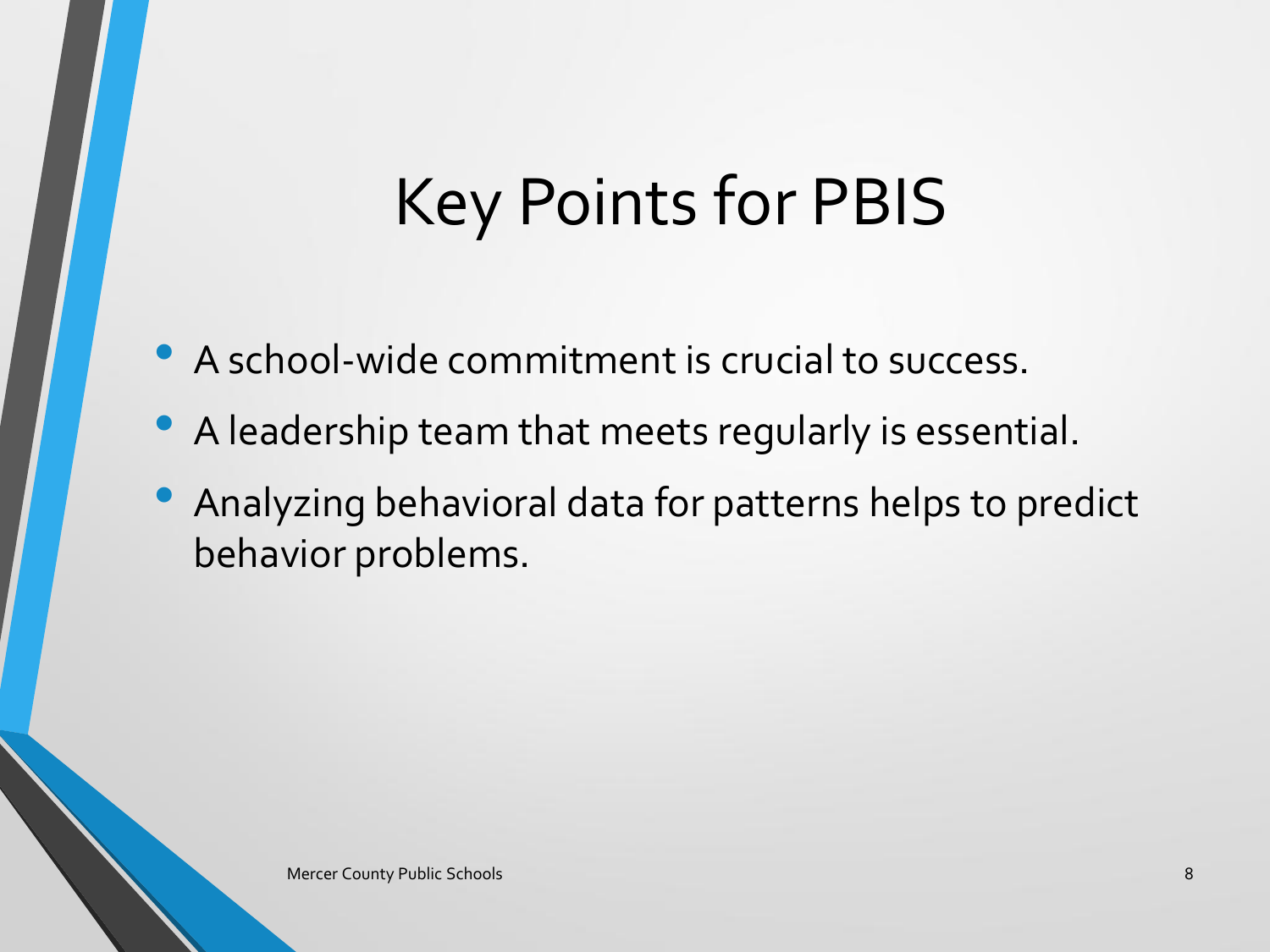### Preventing Problem Behavior

#### • Routines and arrangements:

- Standing in the doorway during transitions
- Providing positive prompts before releasing students from class.
- Keeping doors to stairways open.
- Acknowledging students following rules.
- Consistently correcting students who behave inappropriately.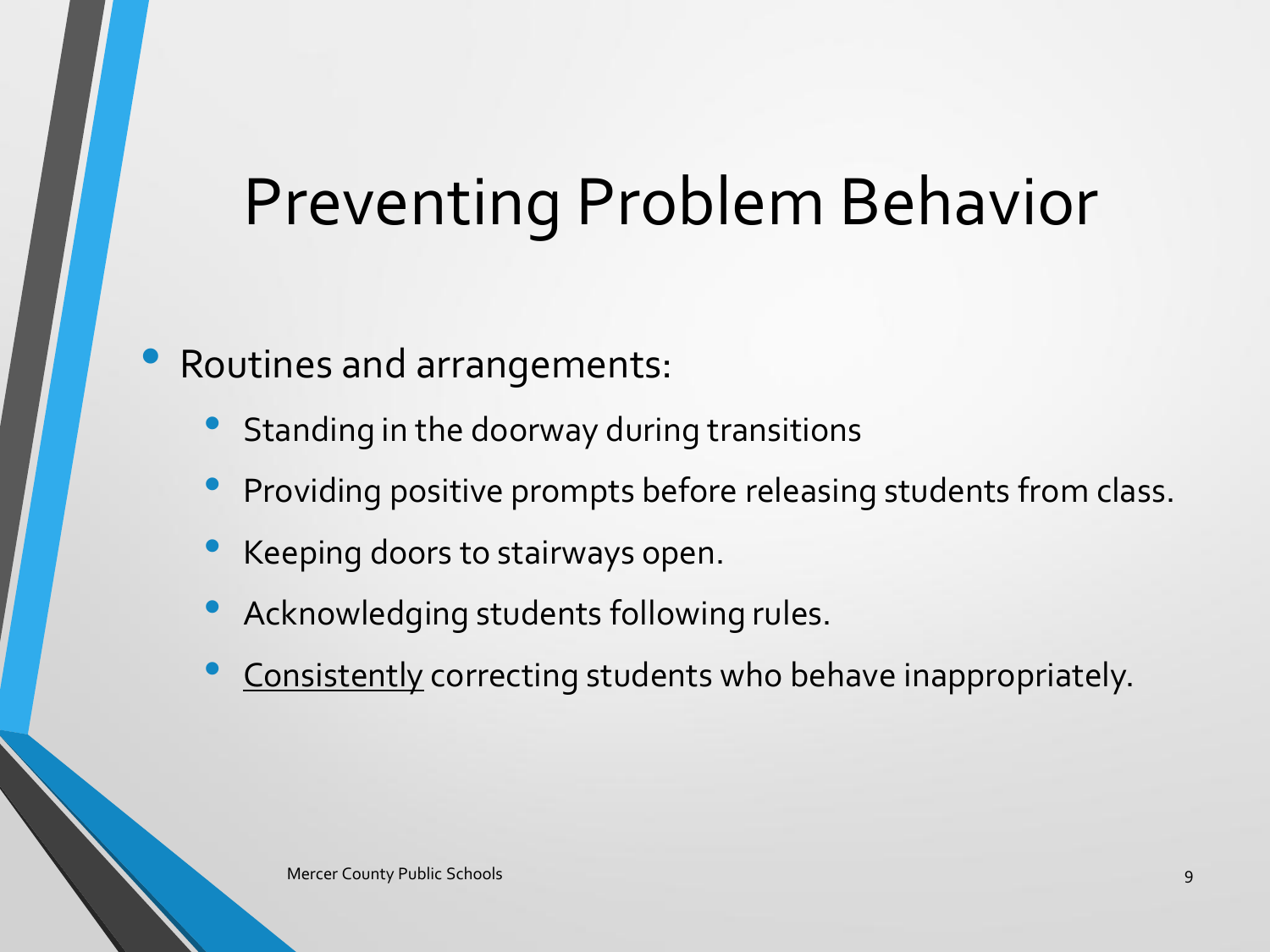### Teaching Expectations

### • Teach expectations and post throughout the school.



Mercer County Public Schools 10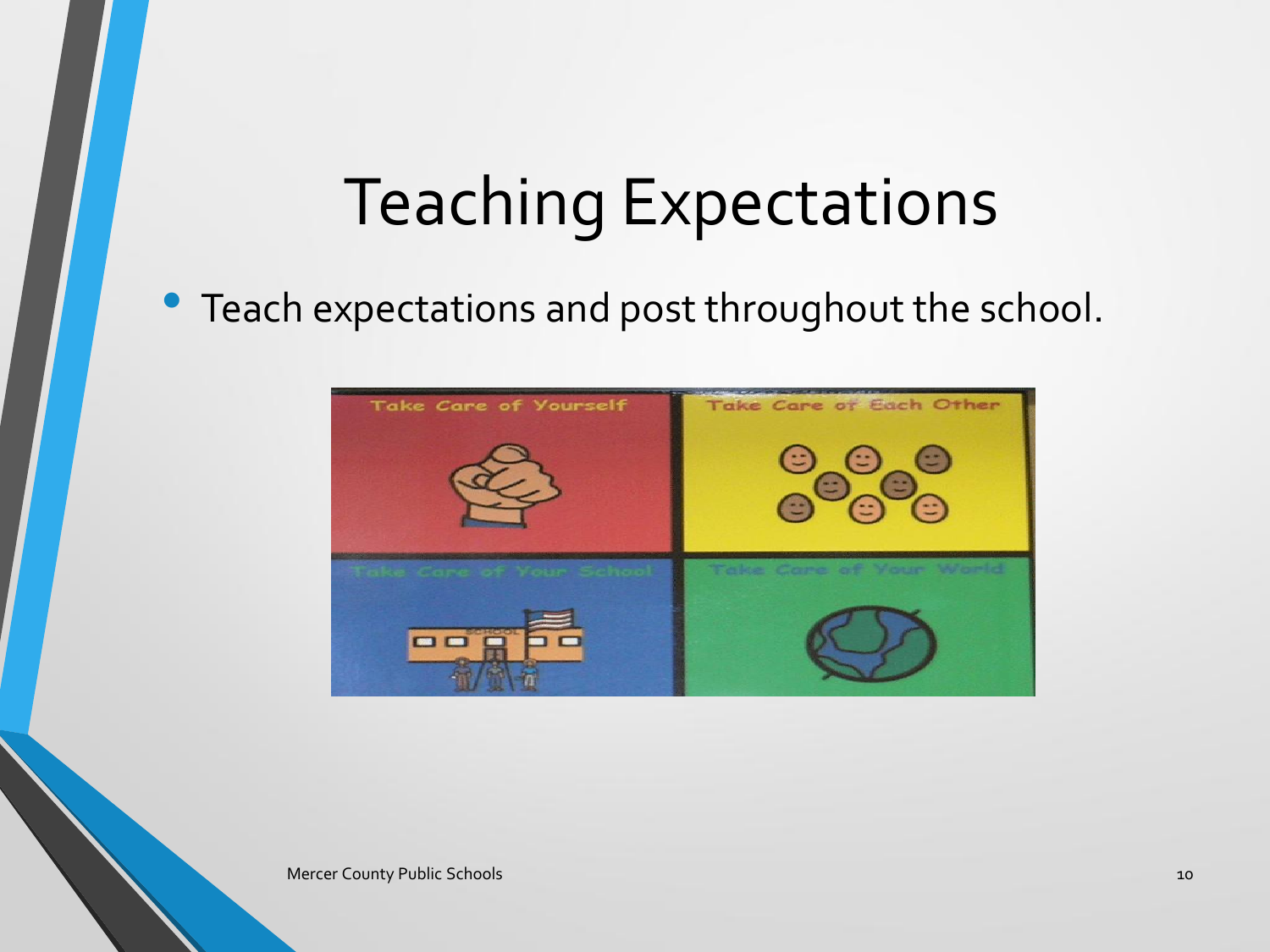## Responding to Problems

Keys to responding appropriately to problems:

- Classroom vs. office referrals
- Develop a list of effective consequences
- Always have correction as part of the response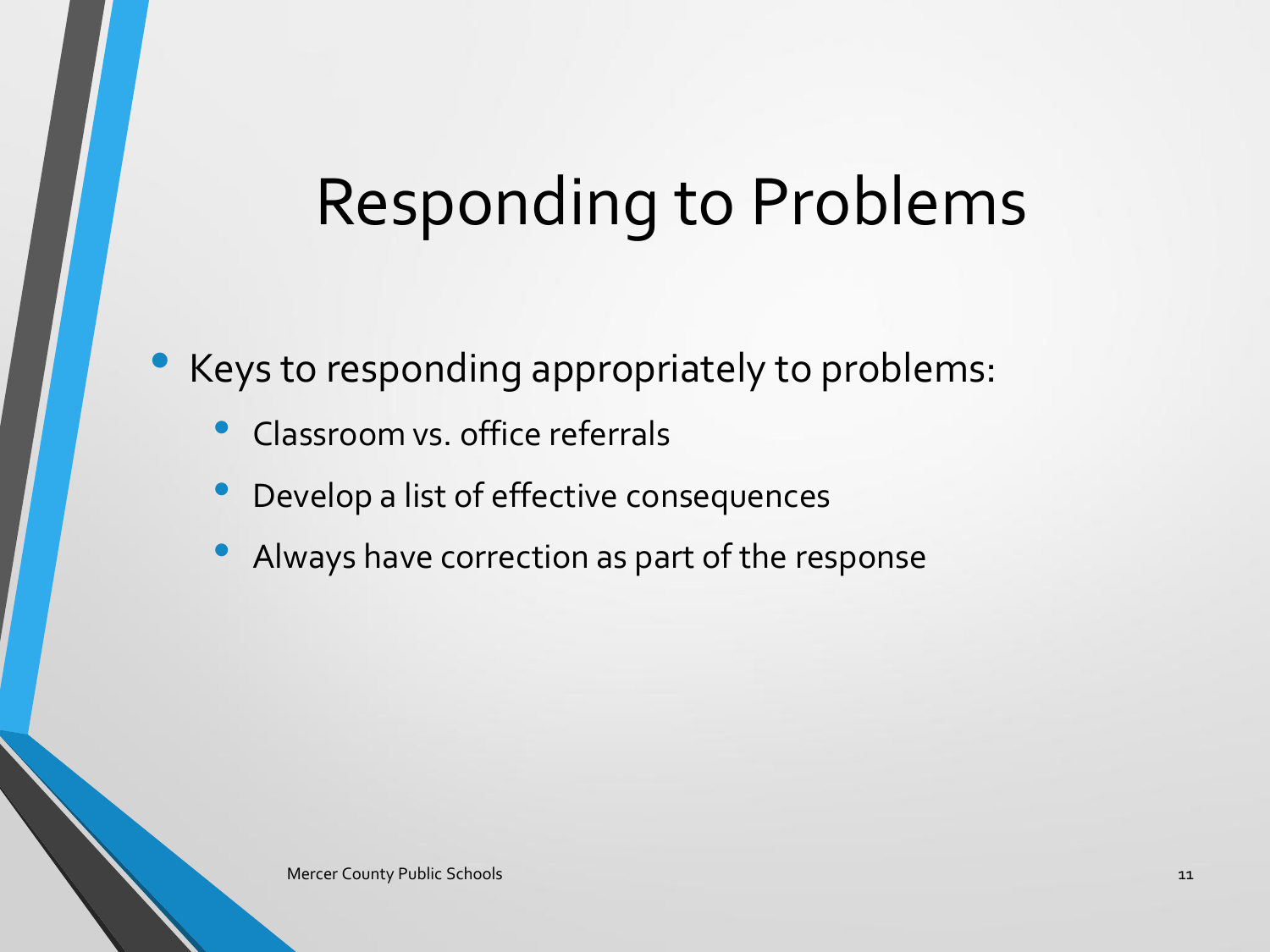## Acknowledging Success

#### Ways to properly use reinforcement:

- Verbal praise
- Non-verbal praise (thumbs up)
- Public acknowledgement
- **Privileges**
- Token systems, classwide reinforcement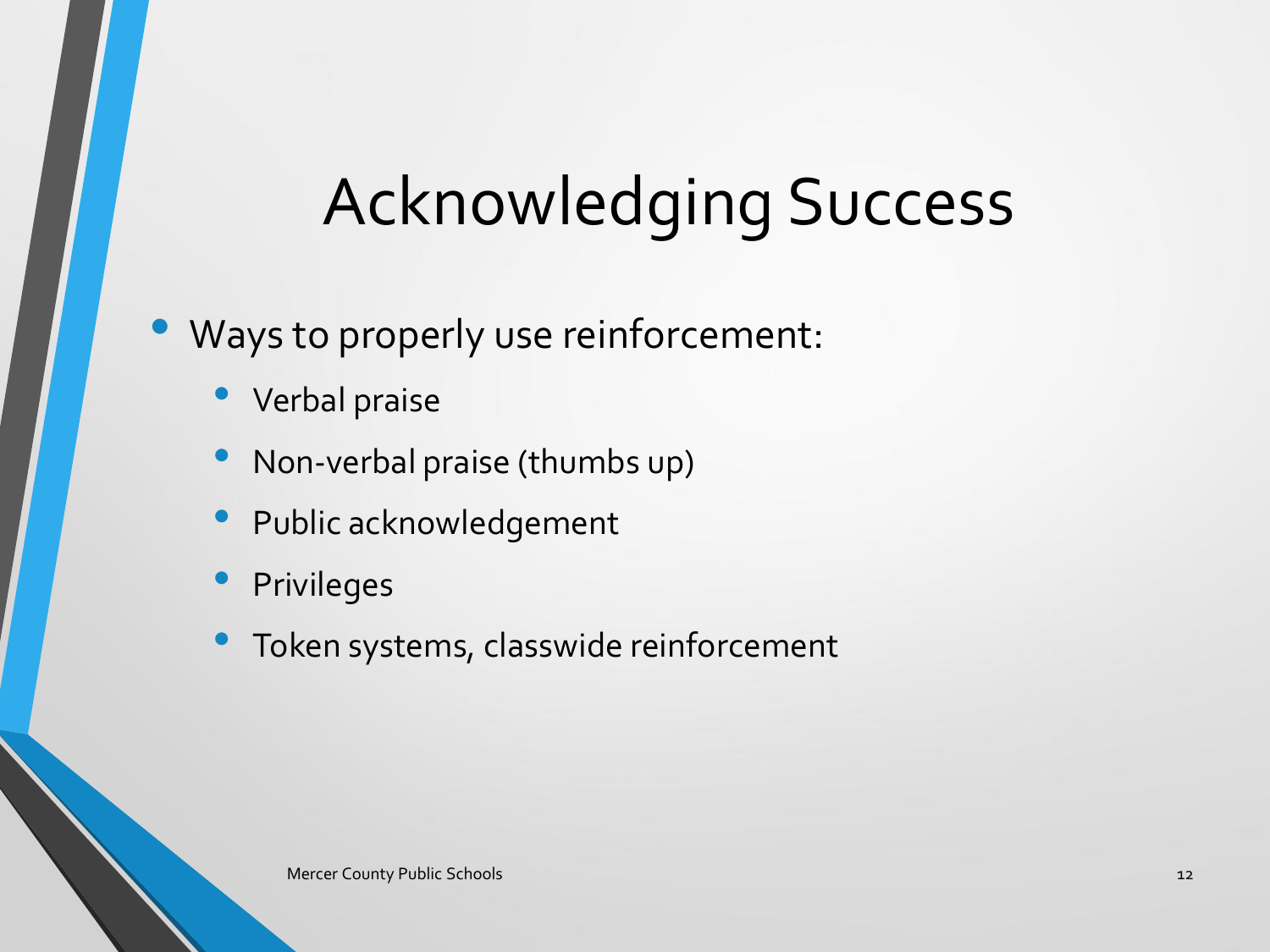## Monitoring Success

- **Try to stay proactive instead of reactive**
- Strive for a four to one ratio of positive to negative interactions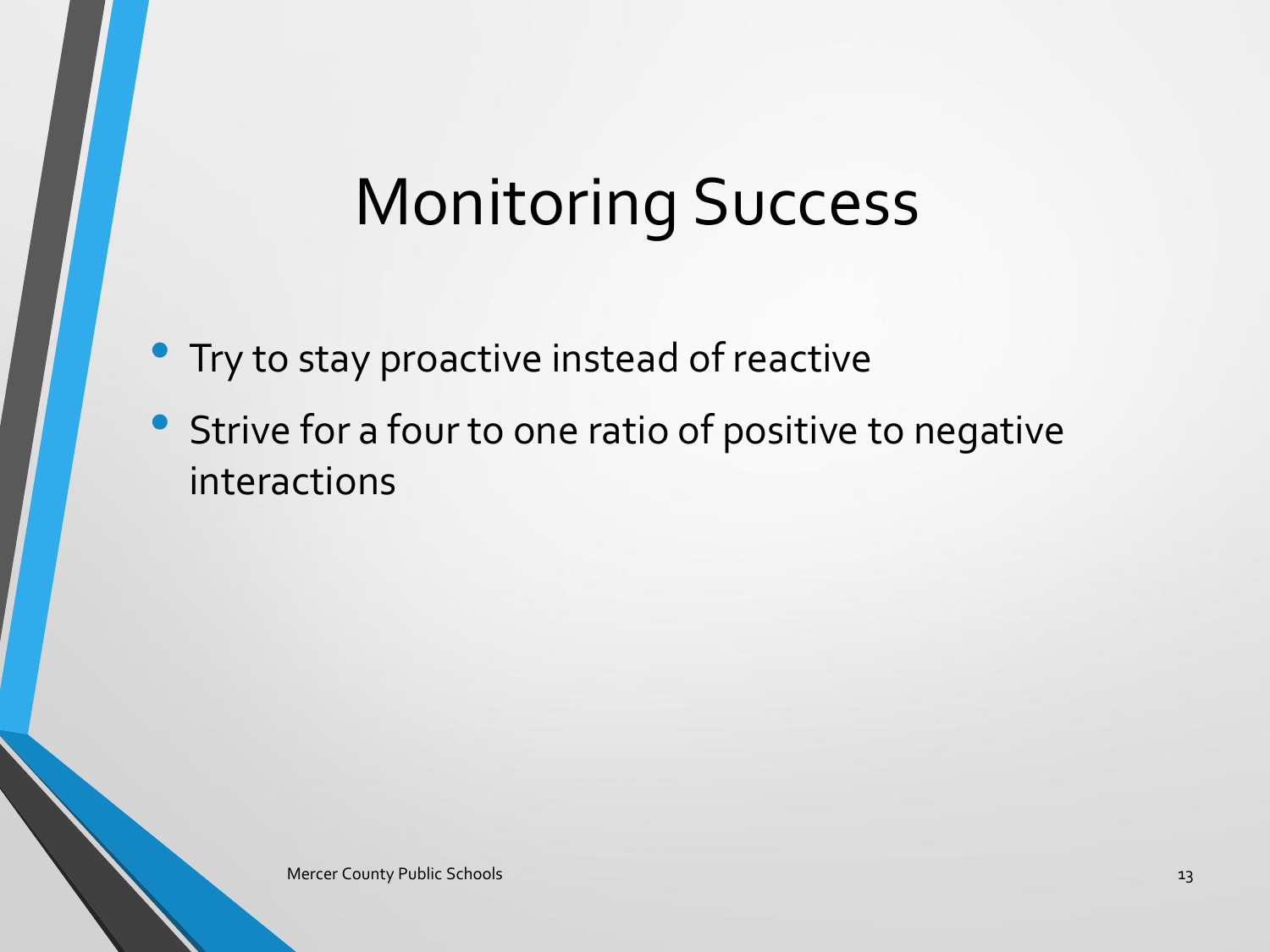### Behavior Management Strategies

Adults' actions are key…

- Awareness think about how your actions affect students.
- Strive for a 4:1 ratio of positive reinforcement versus punishment/negative interactions.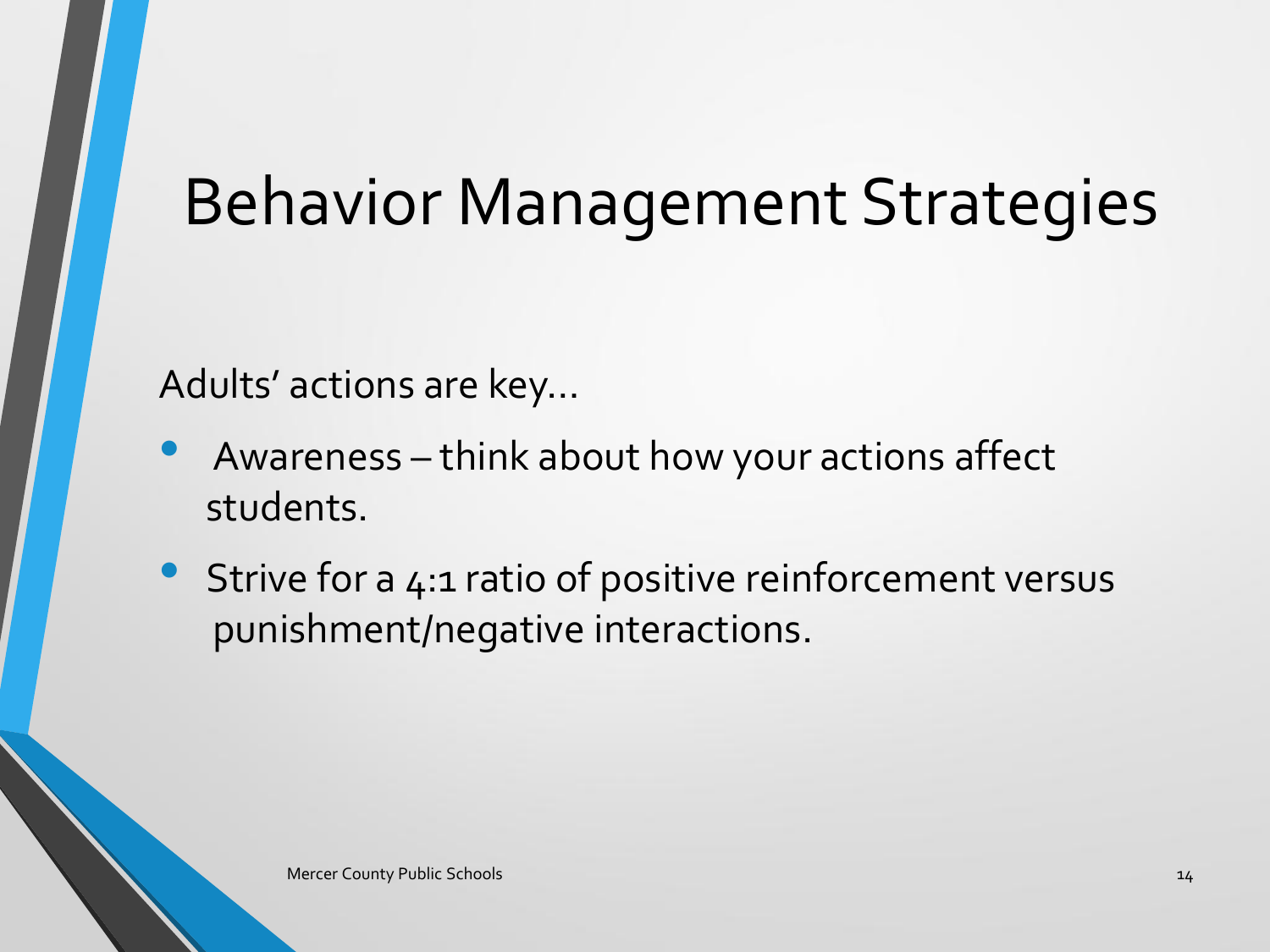## Building Positive Relationships

### • Quick strategies:

- Showing a genuine interest in students
- Providing age-appropriate feedback in a non-embarrassing way.
- Treating students with respect by using simple courtesy such as saying "thank you" and "please"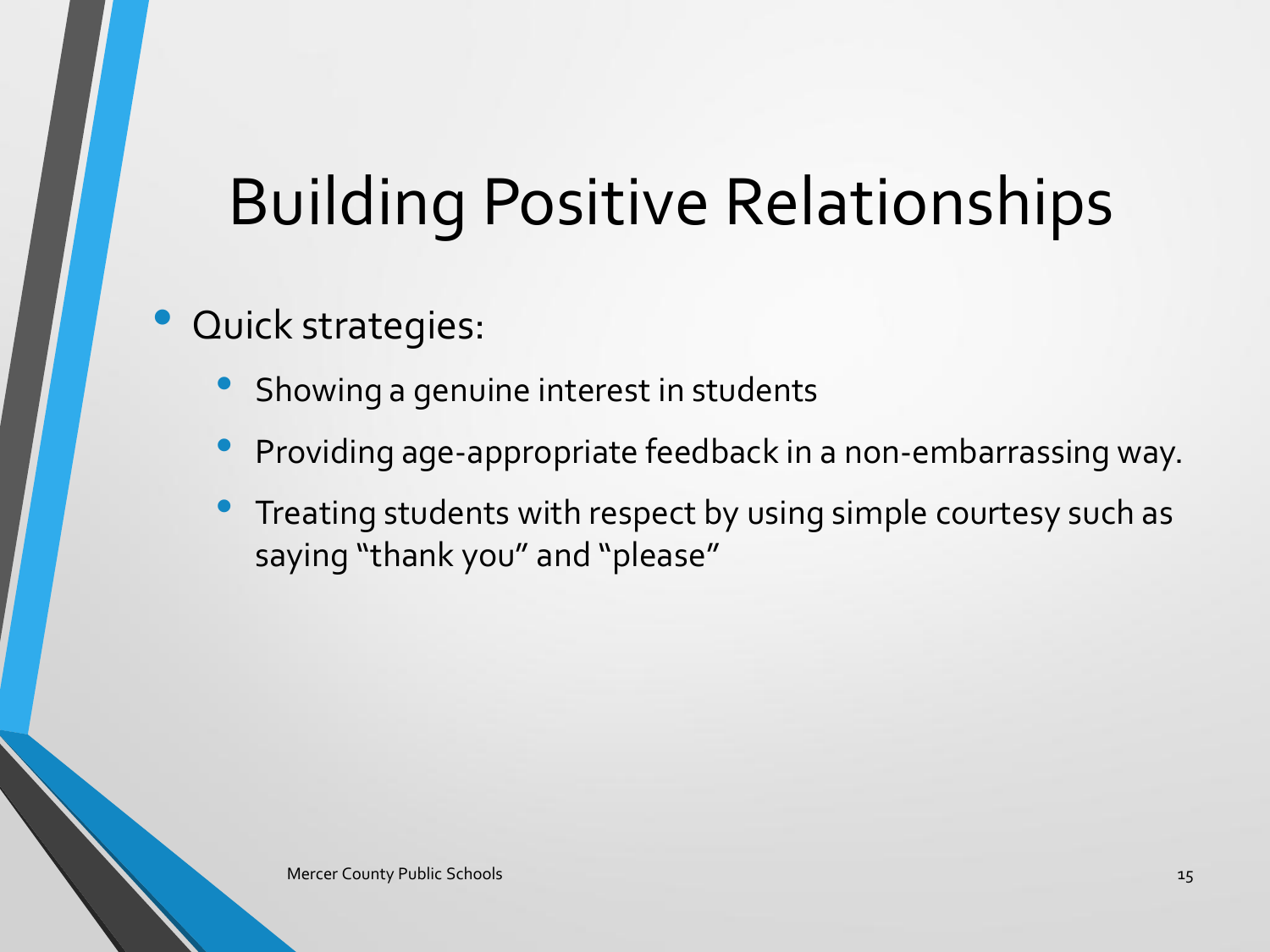## When problem behaviors occur…

### • General strategies:

- Acknowledge appropriate behavior displayed by students.
- Speak privately to the student exhibiting problem behavior.
- Identify the problem without emotion.
- Present options.
- Ask the student to improve their behavior for their benefit (not yours)
- Acknowledge compliance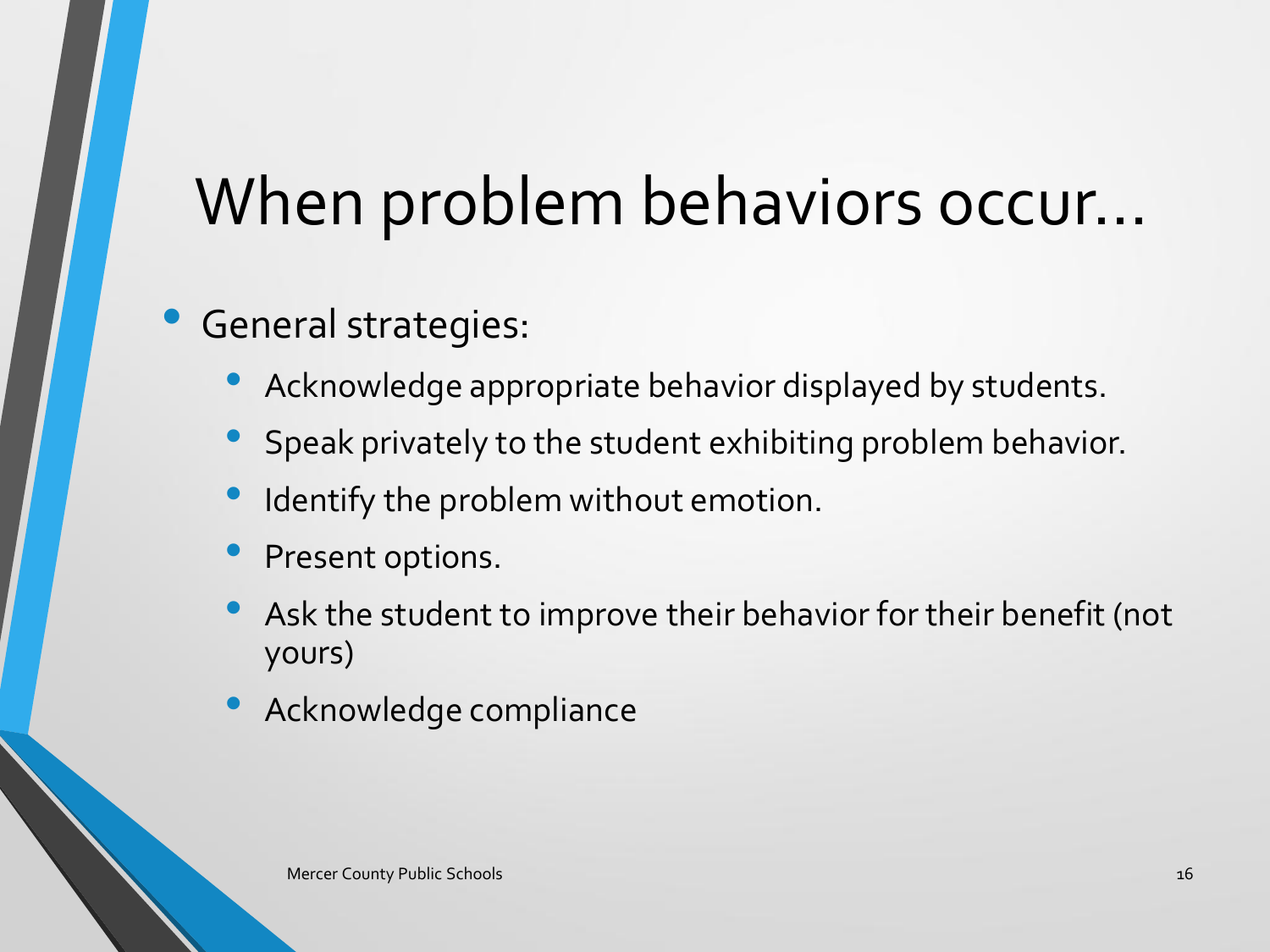# Behavior Management – Schedule and Routines

• Having a consistent schedule matters!

- Expectations for arrival times
- A sequence and planned duration of activities
- A routine for clean-up and transitions between activities
- Explanations for any schedule changes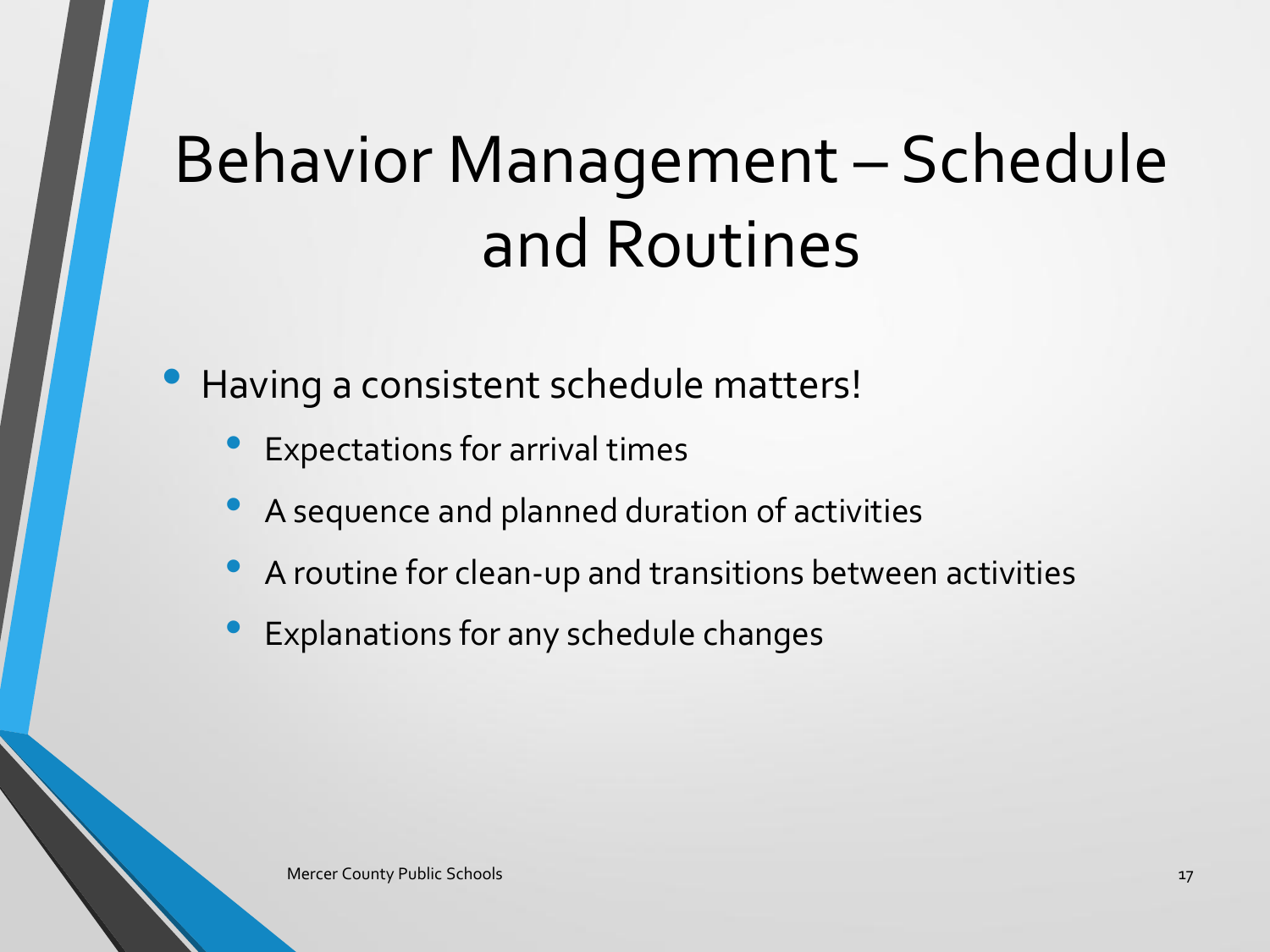## In addition…

- All procedures are taught and practiced and feedback is given.
- Transitions between activities are smooth and without confusion.
- Transitions in and out of the classroom are clearly defined and practiced.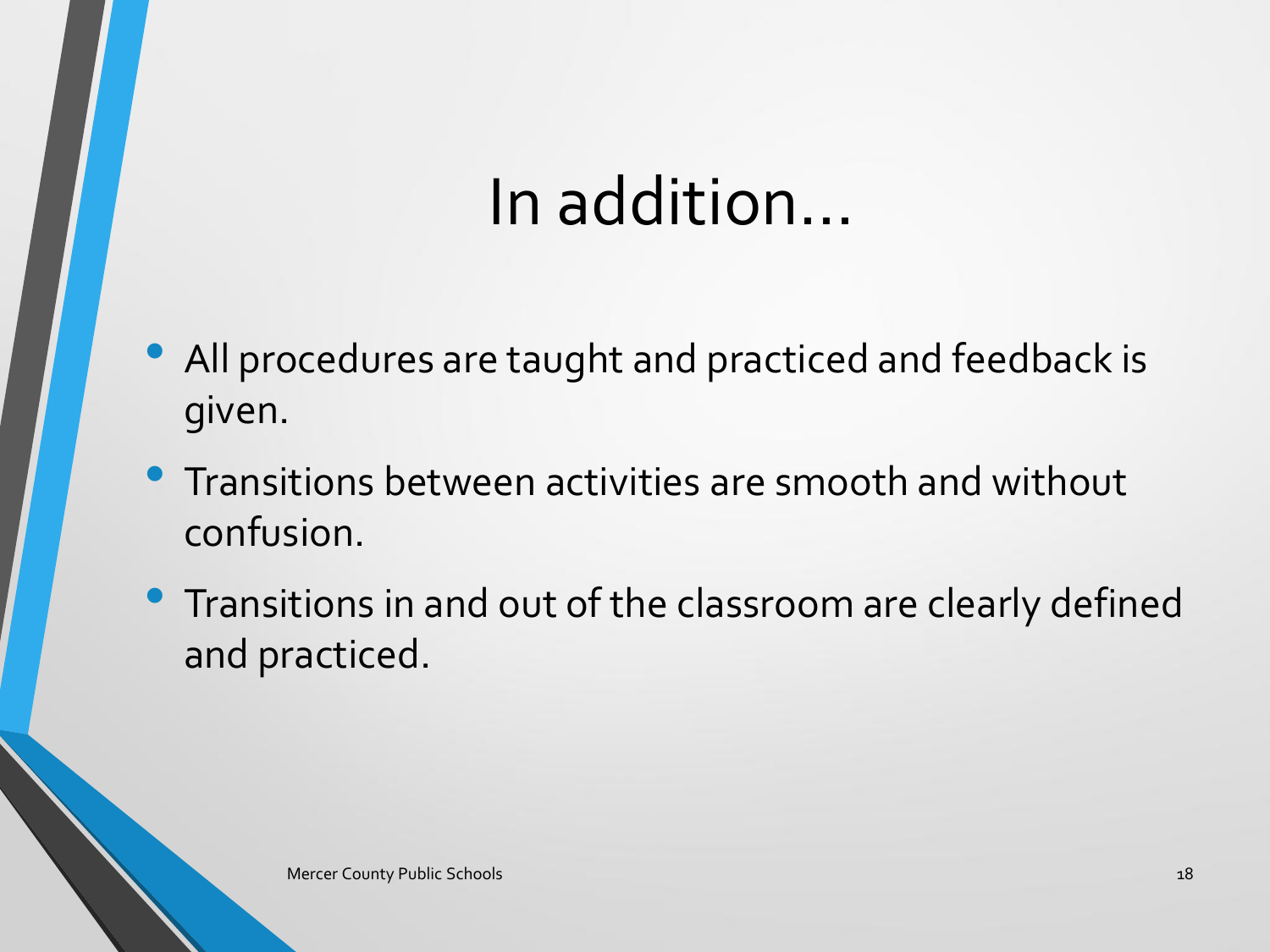## Physical Arrangement

### • Characteristics of a well-designed classroom include:

- Clear expectations are communicated regarding acceptable behavior
- Expectations regarding behavior are posted clearly
- Transitions are smooth and without confusion
- Transitions in and out of the classroom that are clearly defined and practiced
- Students see teacher and teacher sees students at all times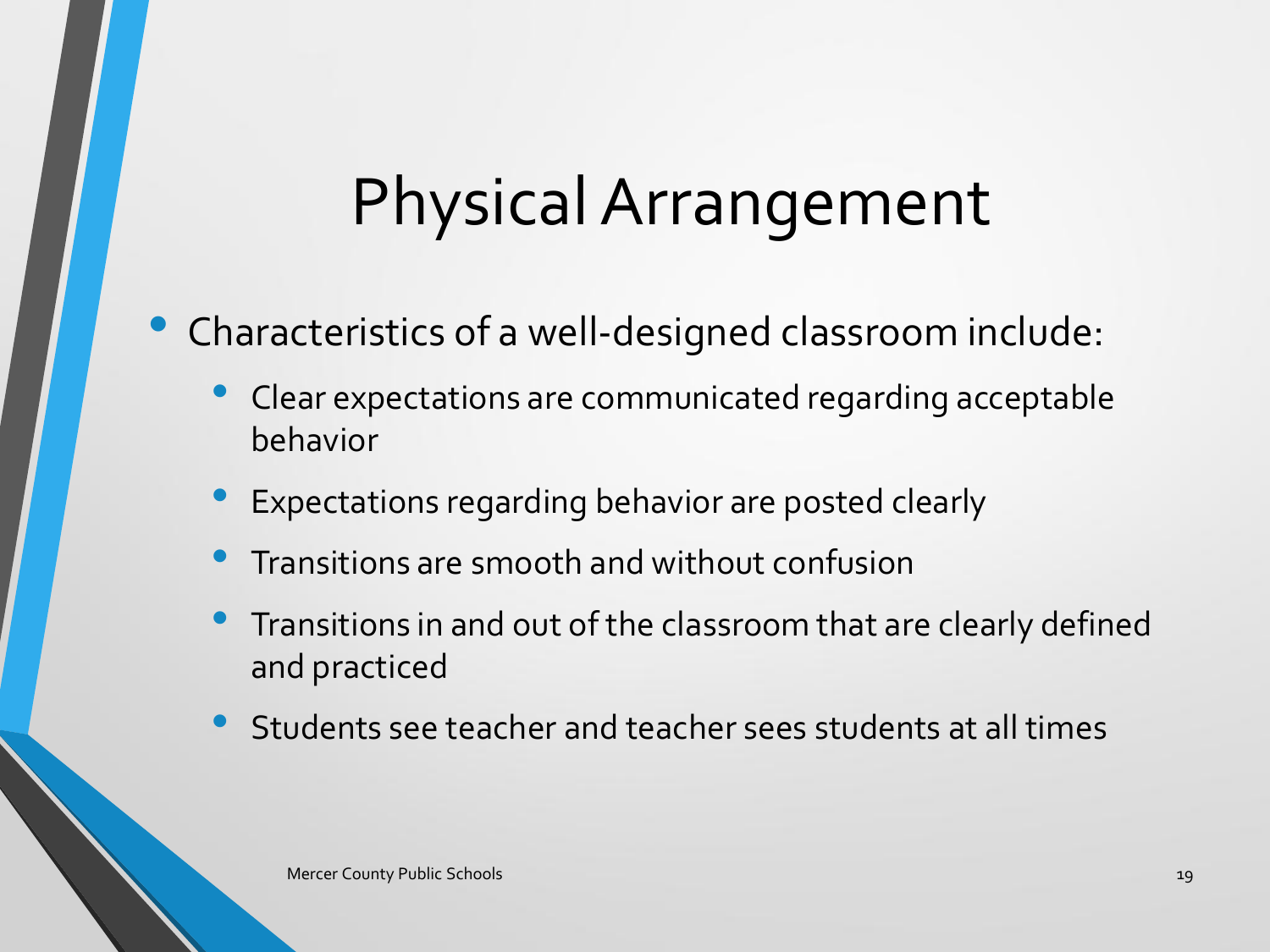### Teacher Proximity

- Moving about the classroom frequently and maintaining a close proximity to the students can have a dramatic impact on student behavior.
- Hovering near a particular student or area where behavior problems may occur is an effective strategy.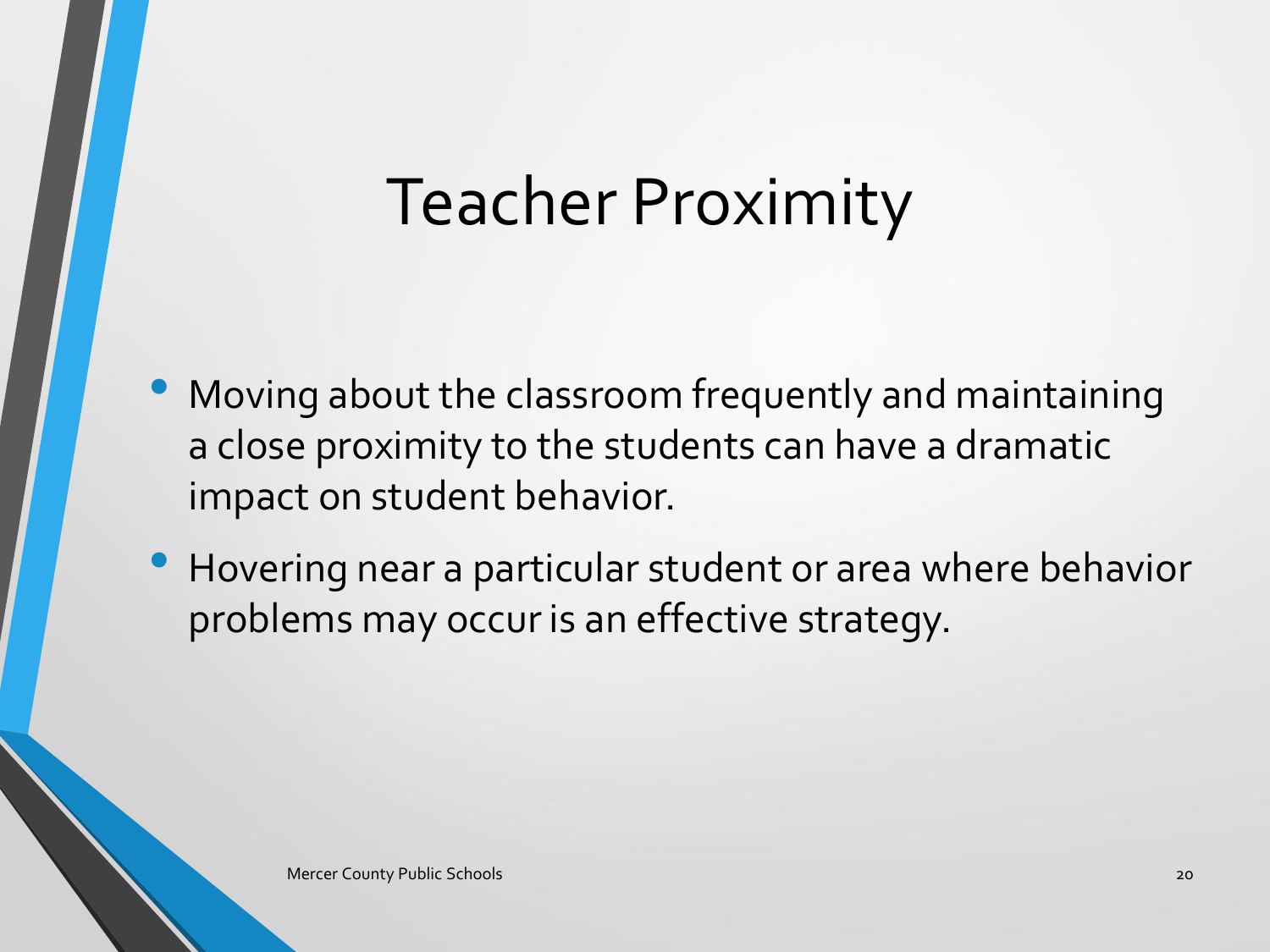### Positive Teaching Practices

- Provide clearly specified goals and objectives
- Engage students throughout lessons
- Provide high levels of feedback
- Use verbal prompts along with physical demonstrations
- Use "natural models"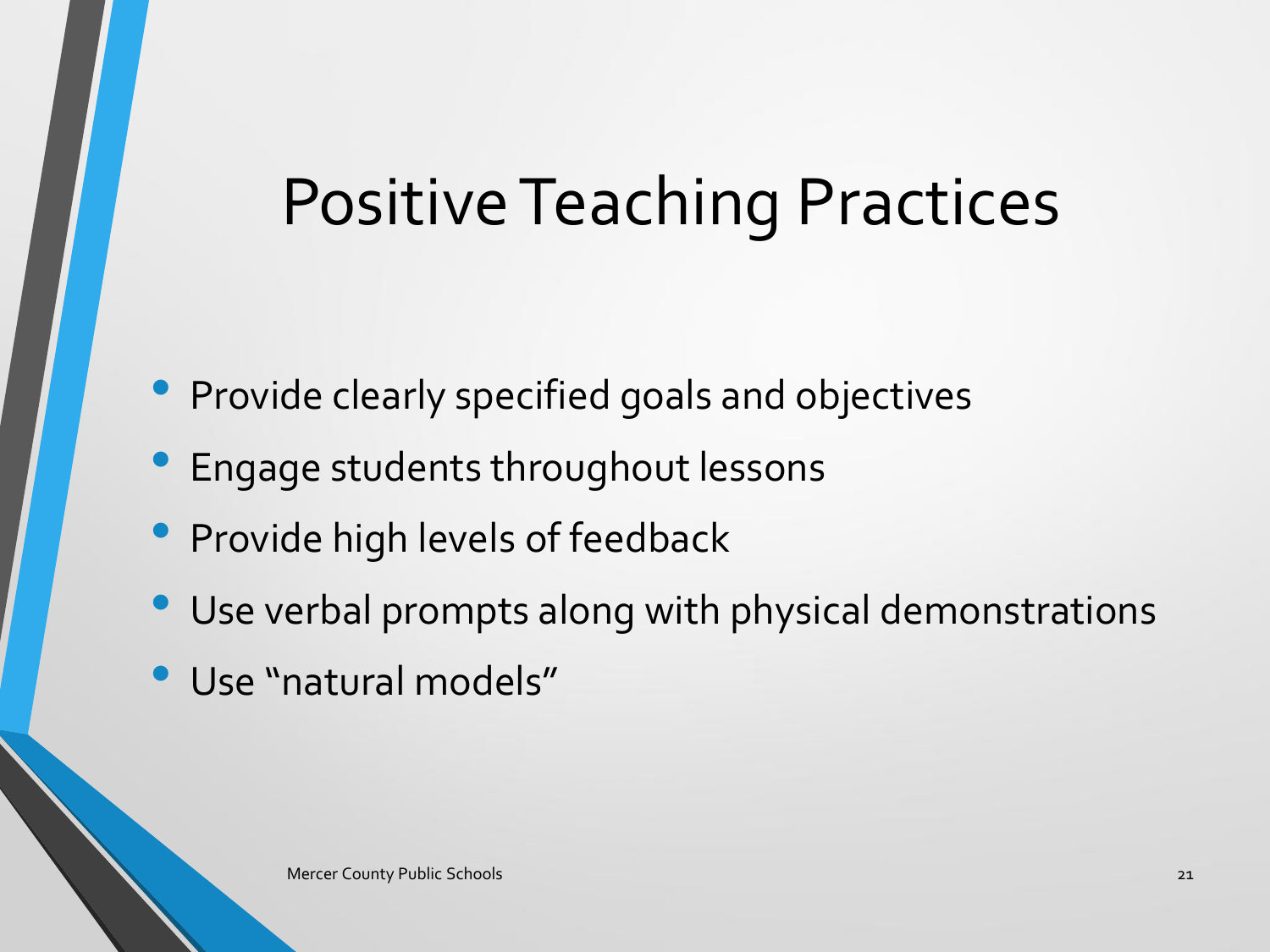### Behavior Momentum

• Strategy for increasing the likelihood of appropriate behavior by asking a student to do two or three things they typically want to do and then following up with a request for a behavior the student typically does not want to do.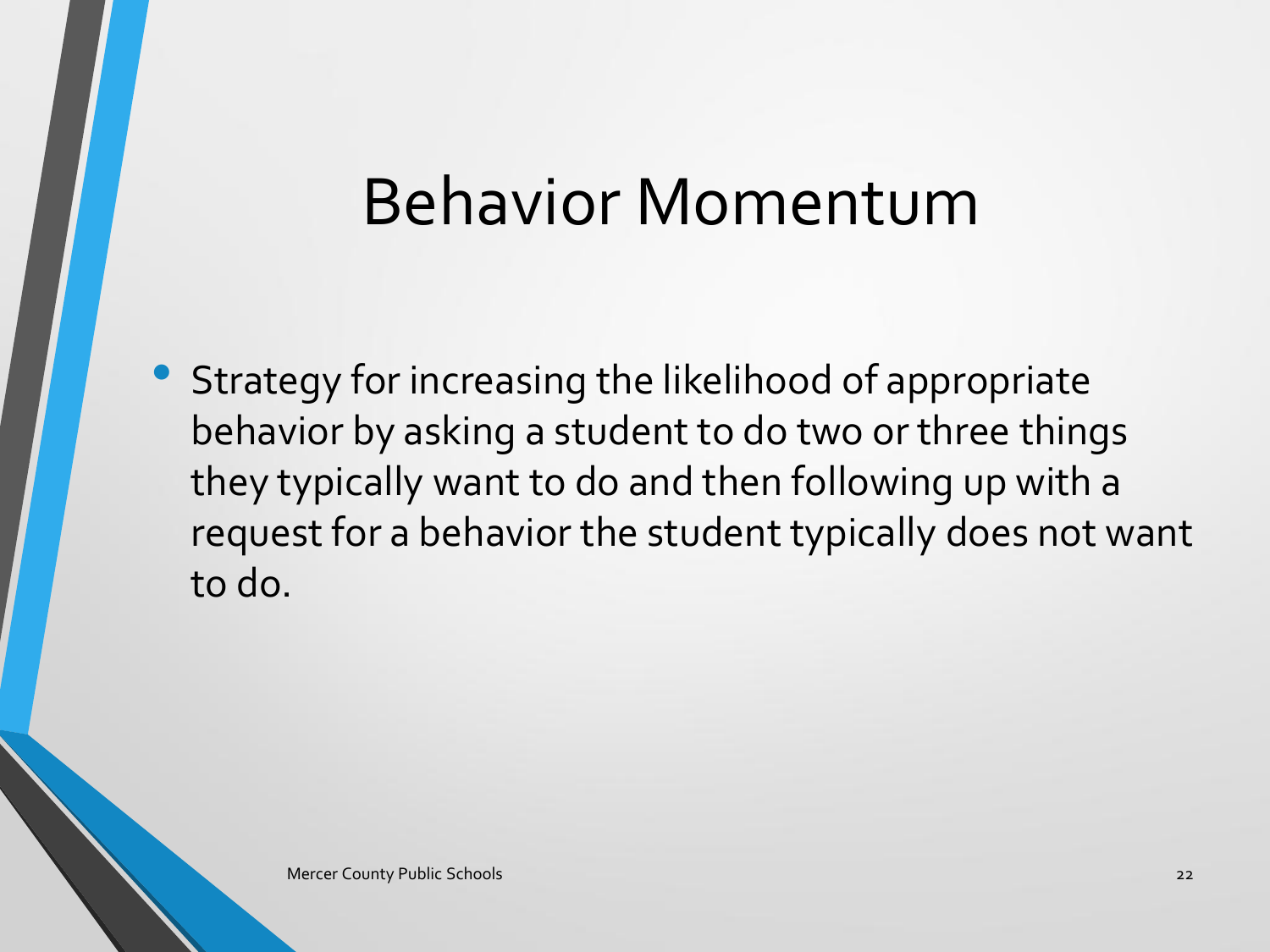### Additional strategies

- Providing Choices
- Opportunities to Respond
- Prompts and Cues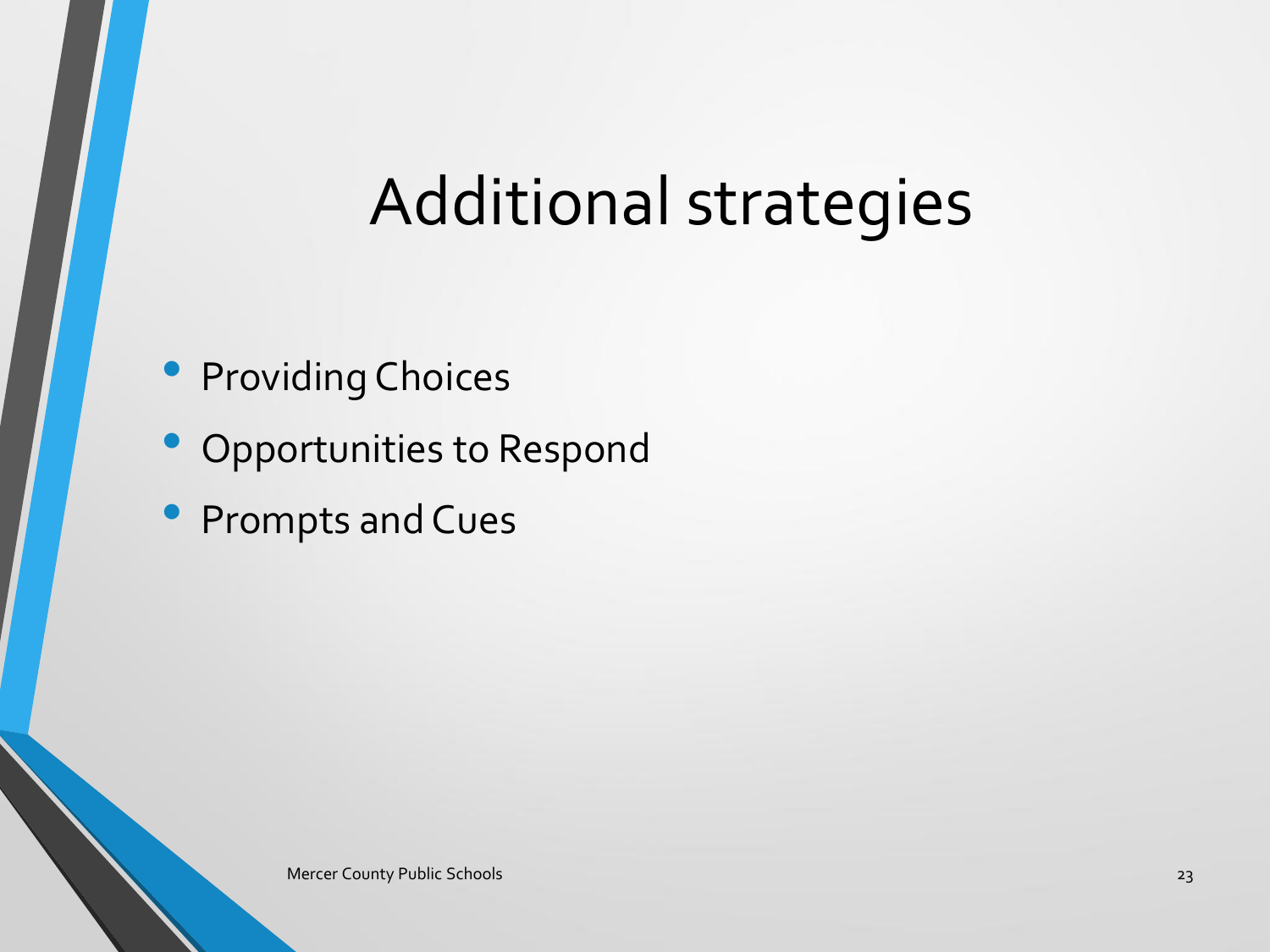## Why are these kids so angry?

#### Three types of anger:

- **Expressive**
- **Passive**
- **Implosive**

Mercer County Public Schools 24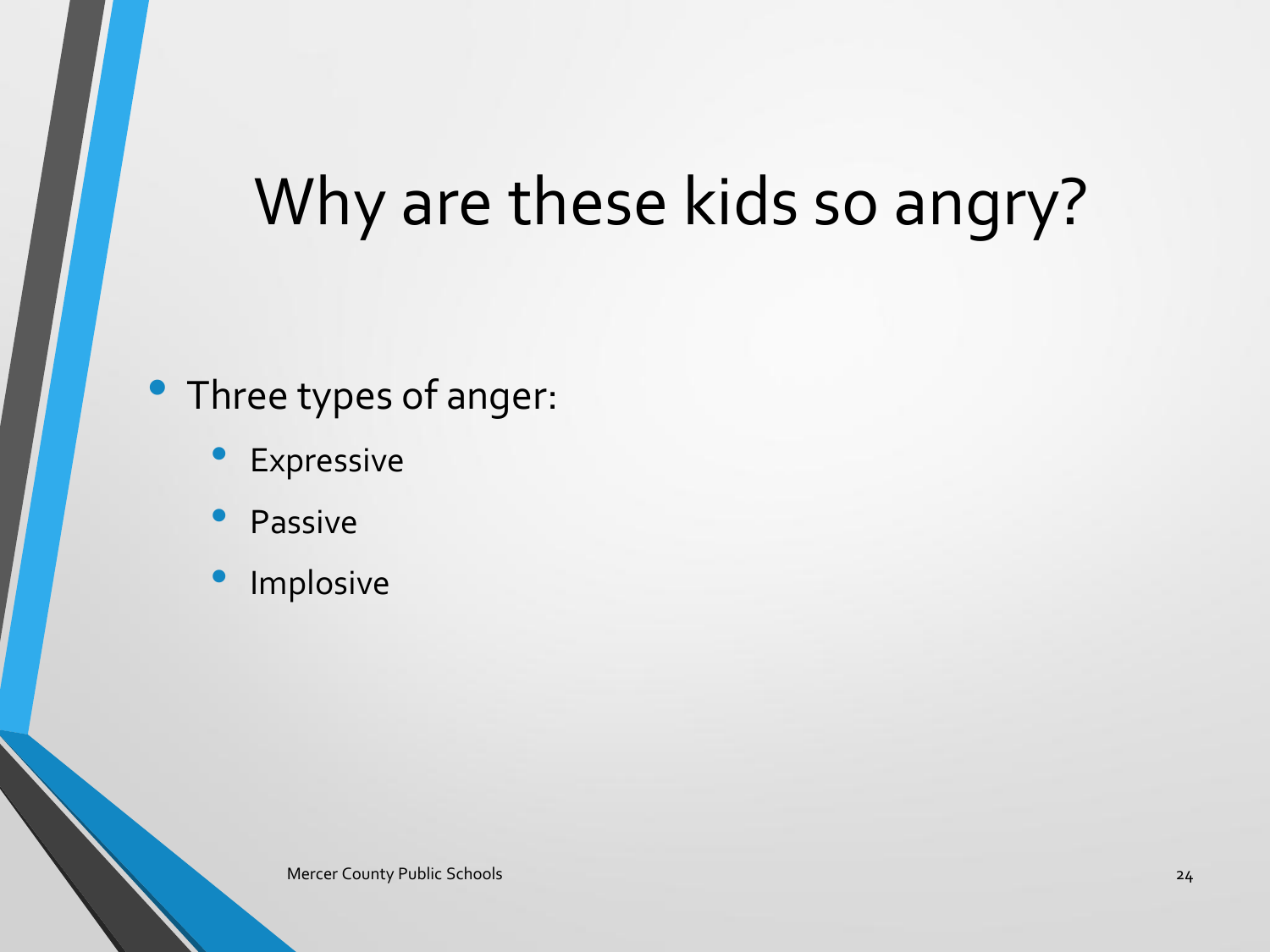### The Escalation Cycle



Mercer County Public Schools 25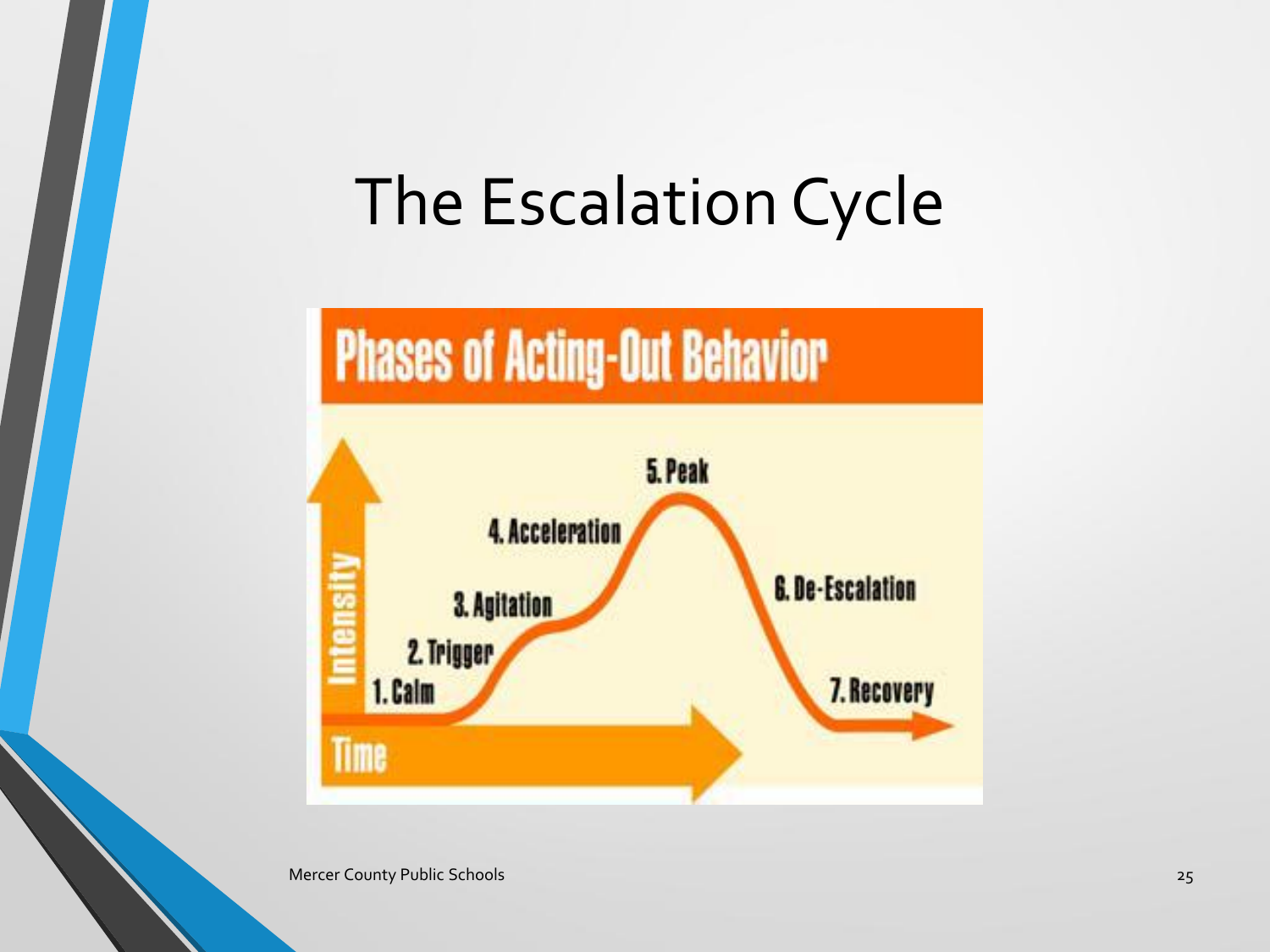#### • Calm Stage

- Student is calm, cooperative, and follows rules. Student accepts corrective feedback and follows directives.
- Now is the time to teach expectations, social skills, and, as appropriate, relaxation techniques. Students can set personal goals for behavior and you should be providing a lot of positive reinforcement.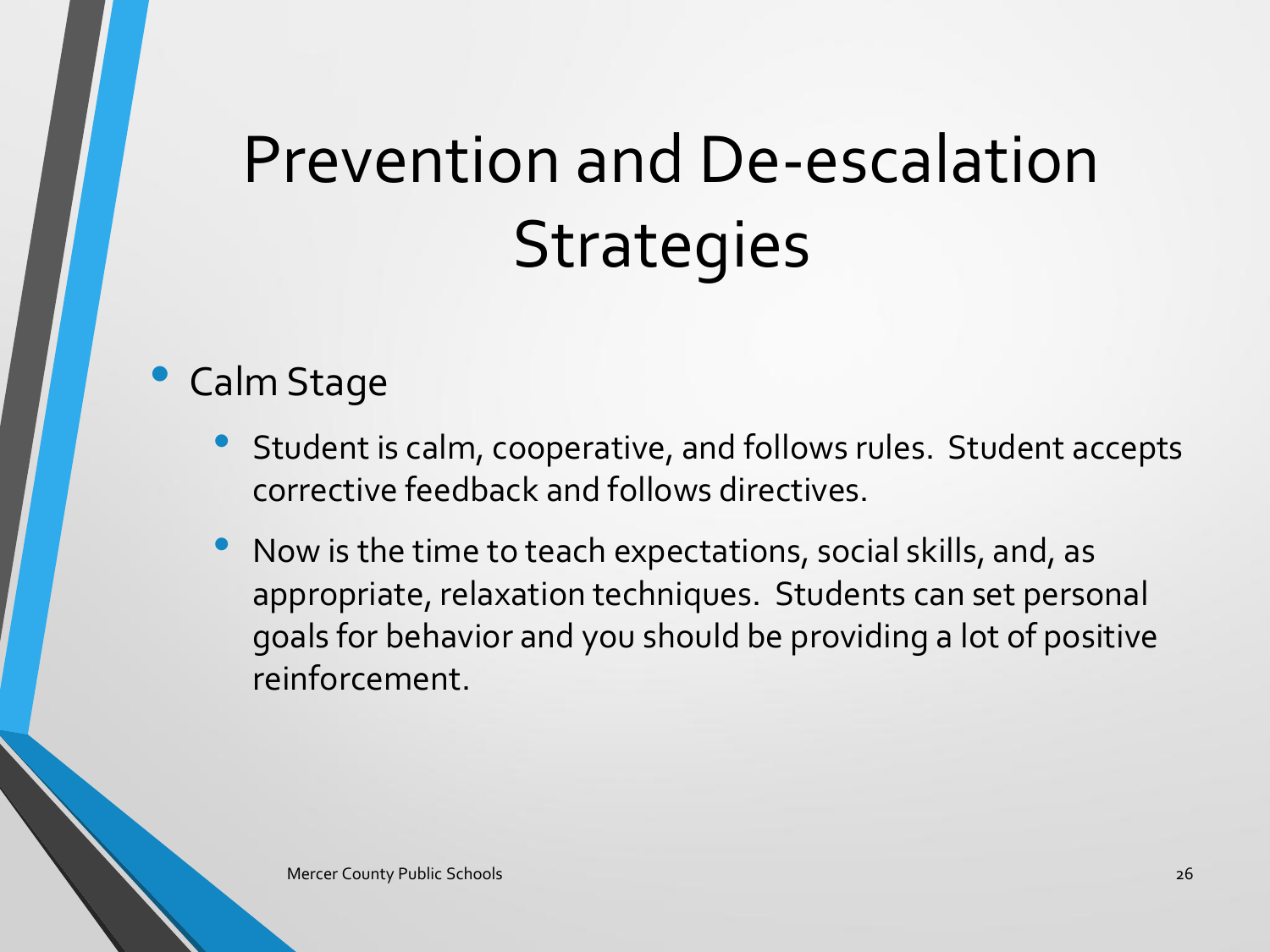#### • Trigger Stage

- Something occurs to upset the student. The trigger stage often includes several unresolved conflicts.
- Intervention is focused on prevention and redirection.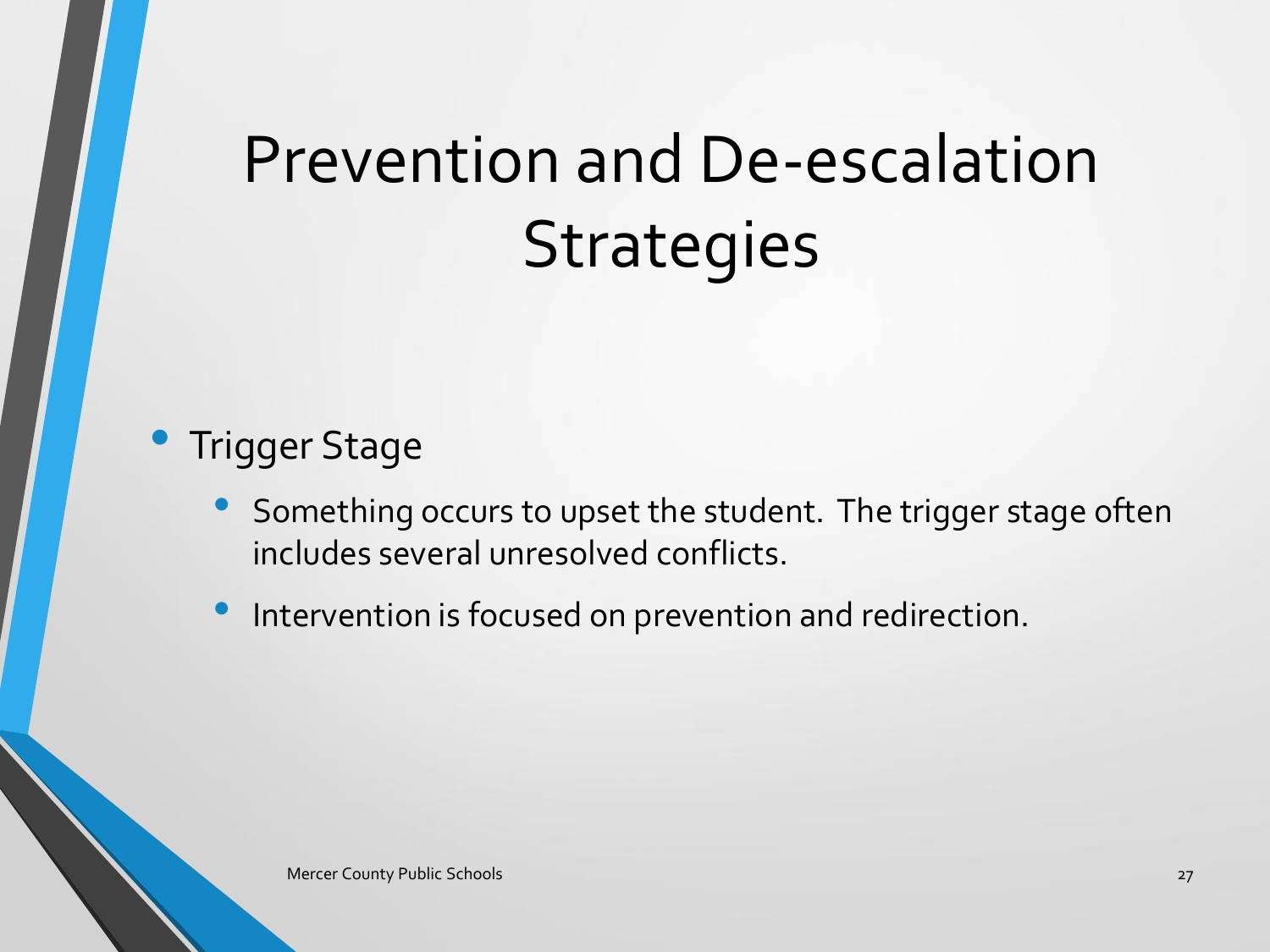#### • Agitation Stage

- Student's behavior becomes unfocused. The student is off-task, withdrawing socially, talking with others and/or out of his/her seat.
- Intervention at this point is focused on reducing anxiety.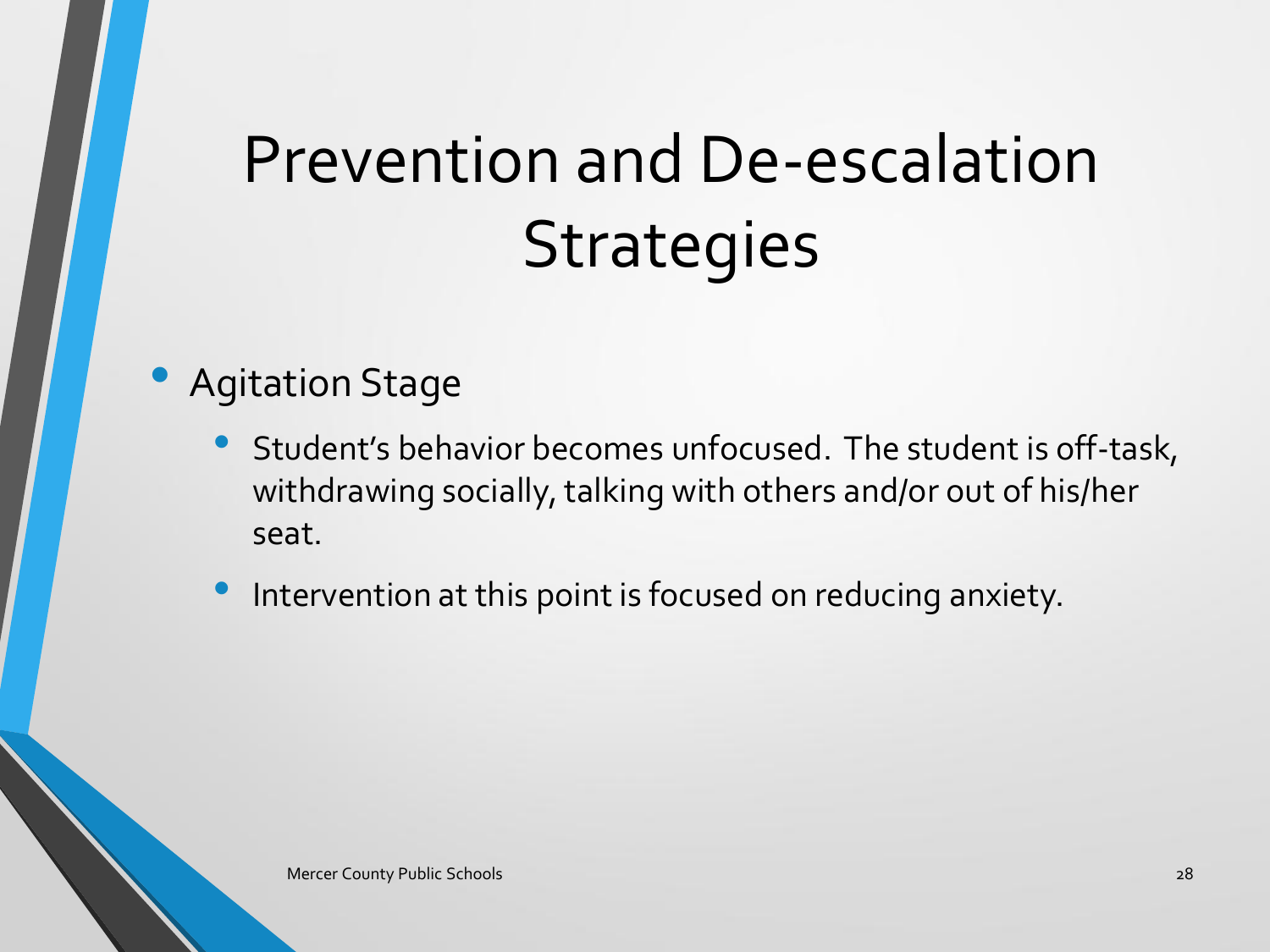#### • Acceleration/Peak Stages

- During Acceleration stage, student's behavior becomes more focused, provocative and may be threatening. When this stage is reached, the cycle will likely run its course – the student is unable to think rationally or exhibit self-control.
- Intervention is focused on the safety of the student and others. Disengage from student and follow crisis plan if needed.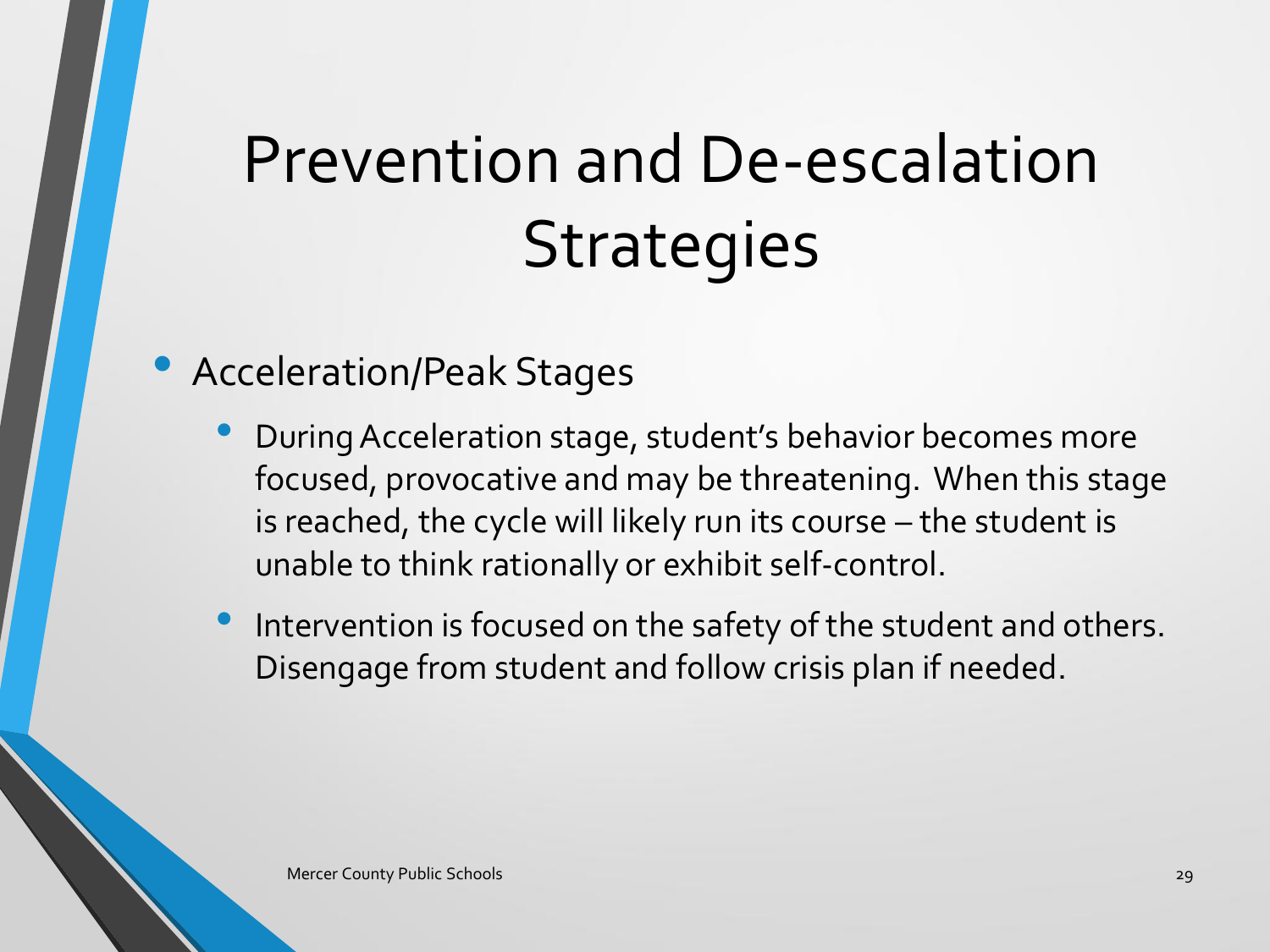#### Peak Stage

- Student's behavior is most severe and may include destruction of property, physical aggression, or injury to self or others.
- At this stage, you should focus on safety and following a crisis plan.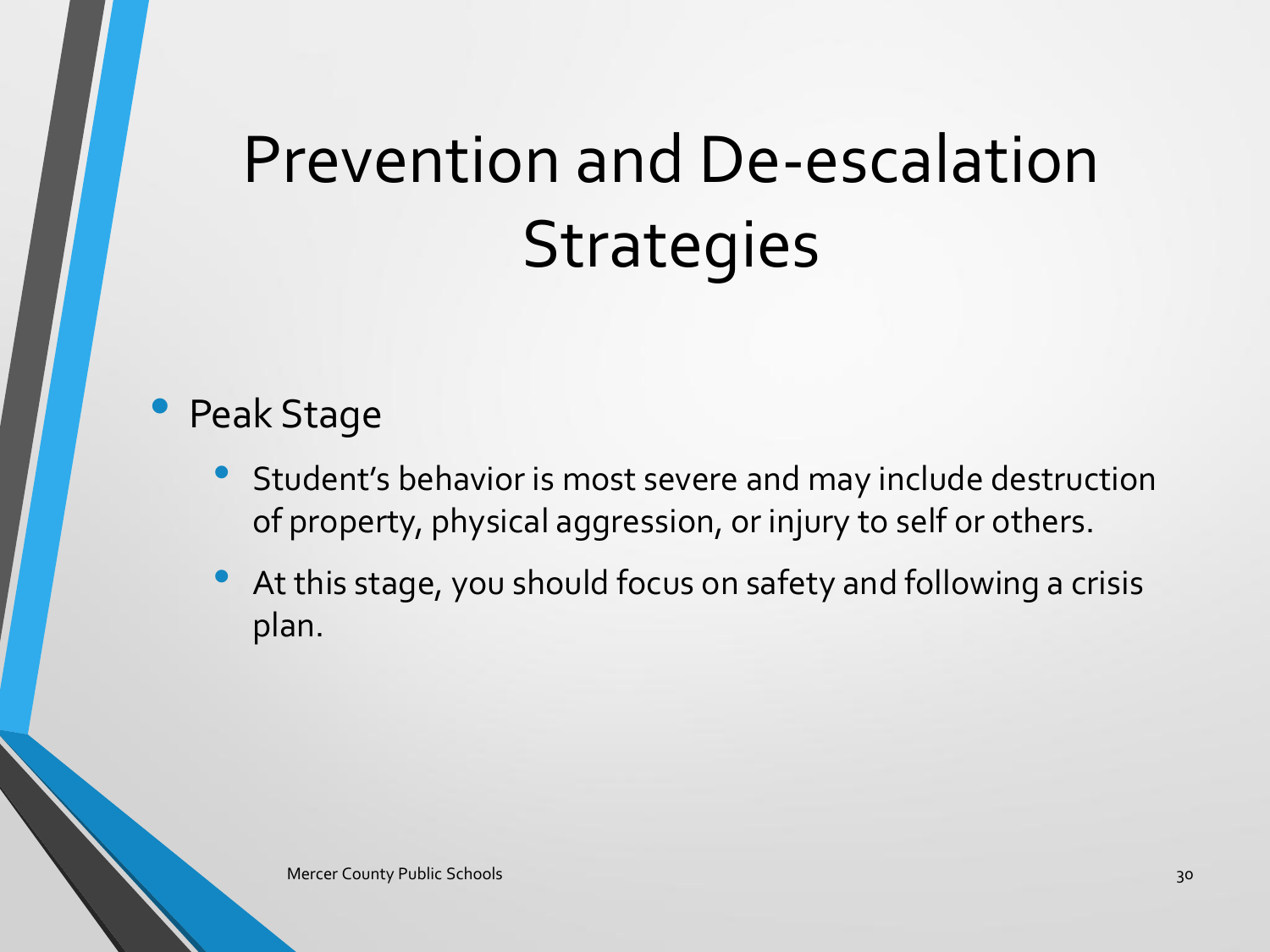## Establishing a Core Team

- Regulation requires each school designate a core team who is designated to respond to dangerous behavior and to implement physical restraint, if needed.
- Core Team receives additional training in de-escalation techniques and safe physical restraint procedures.
- All school personnel will be notified who are the members of the core team. Core Team lists can be located on the MCPS website.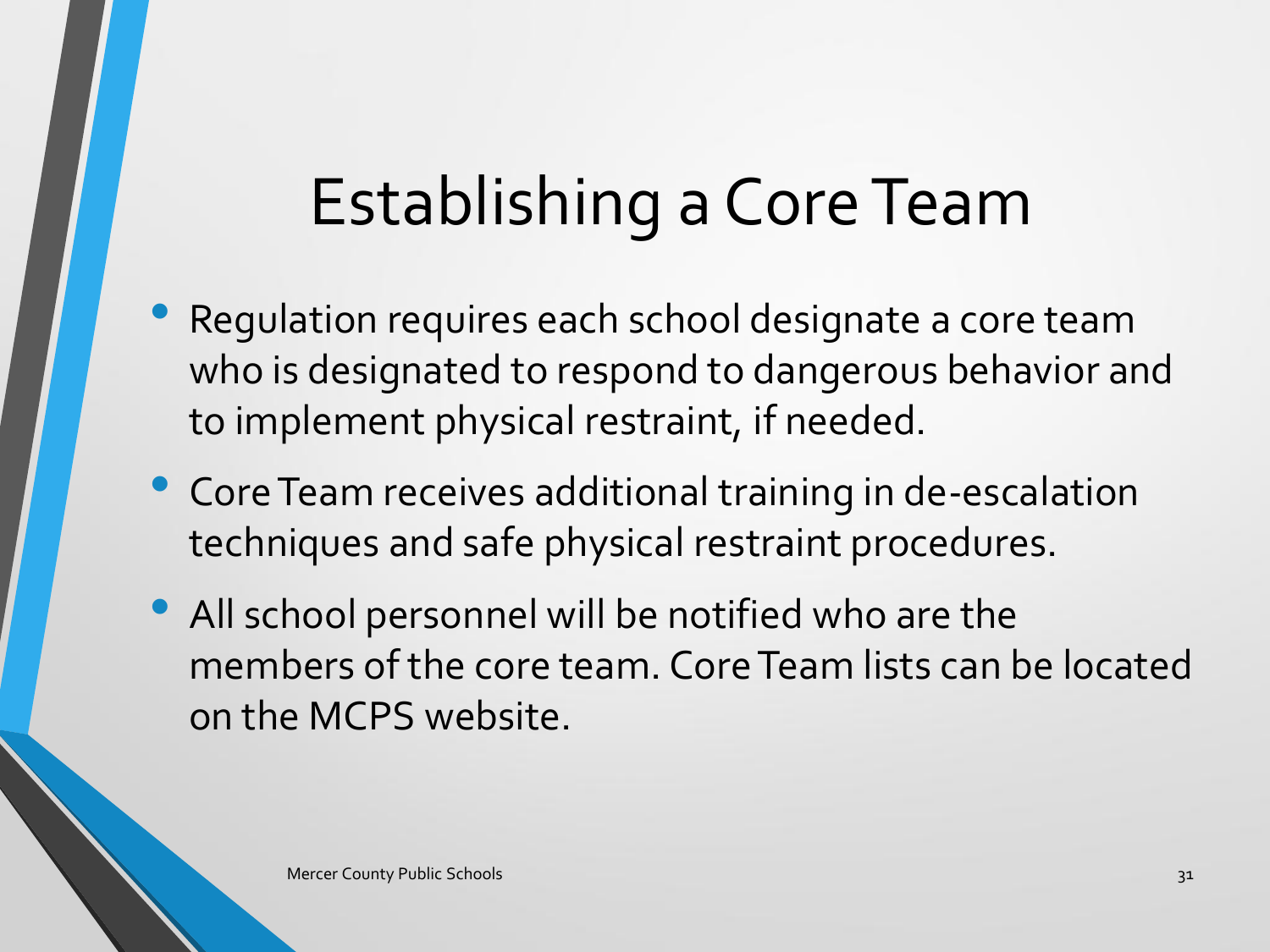### 704 KAR 7:160 Use of Physical Restraint and Seclusion in Public Schools

- All school districts must establish and implement policies and procedures regarding restraint and seclusion that do the following:
	- Ensures school personnel are aware of and parents are notified how to access the policies and procedures regarding physical restraint and seclusion
	- Requires school personnel to be trained in accordance with the requirements outlined in Section 6 of the administrative regulation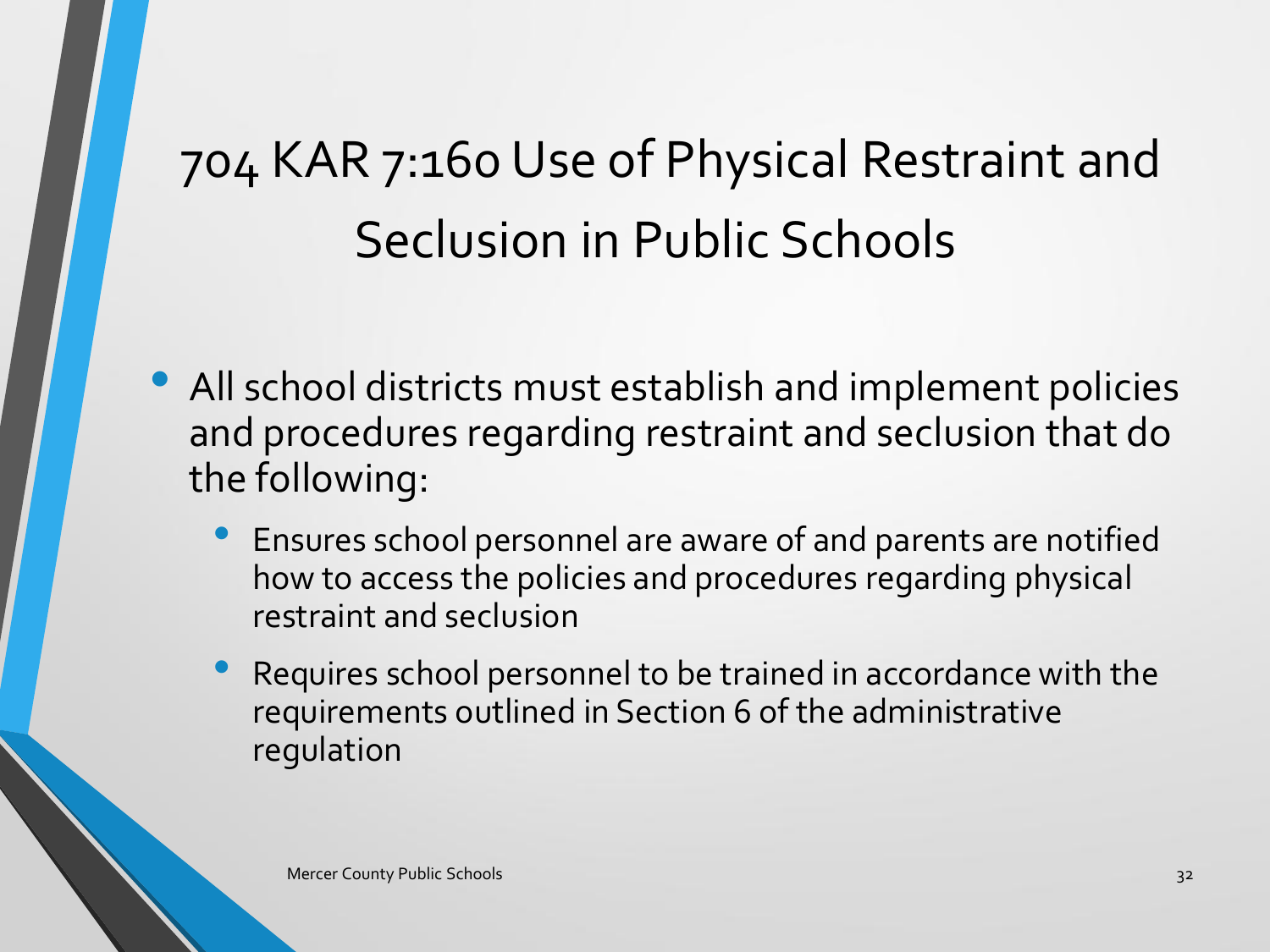### 704 KAR 7:160 Use of Physical Restraint and Seclusion in Public Schools, cont.

- Outlines procedures to be followed during and after each use of physical restraint or seclusion, including notice to parents, documentation of the event in the student information system (IC), and a process for the parent or emancipated youth to request a debriefing session
- Requires notification within twenty-four (24) hours to the Kentucky Department of Education and local law enforcement in the event of death, substantial risk of death, extreme physical pain, protracted and obvious disfigurement or protracted loss or impairment of the function of a bodily member, organ, or mental faculty resulting from the use of physical restraint or seclusion
- Outlines a procedure by which parents may submit a complaint regarding the physical restraint or seclusion of their child, which shall require the district and school to investigate the circumstances surrounding the physical restraint or seclusion, make written findings, and, if appropriate, take correction action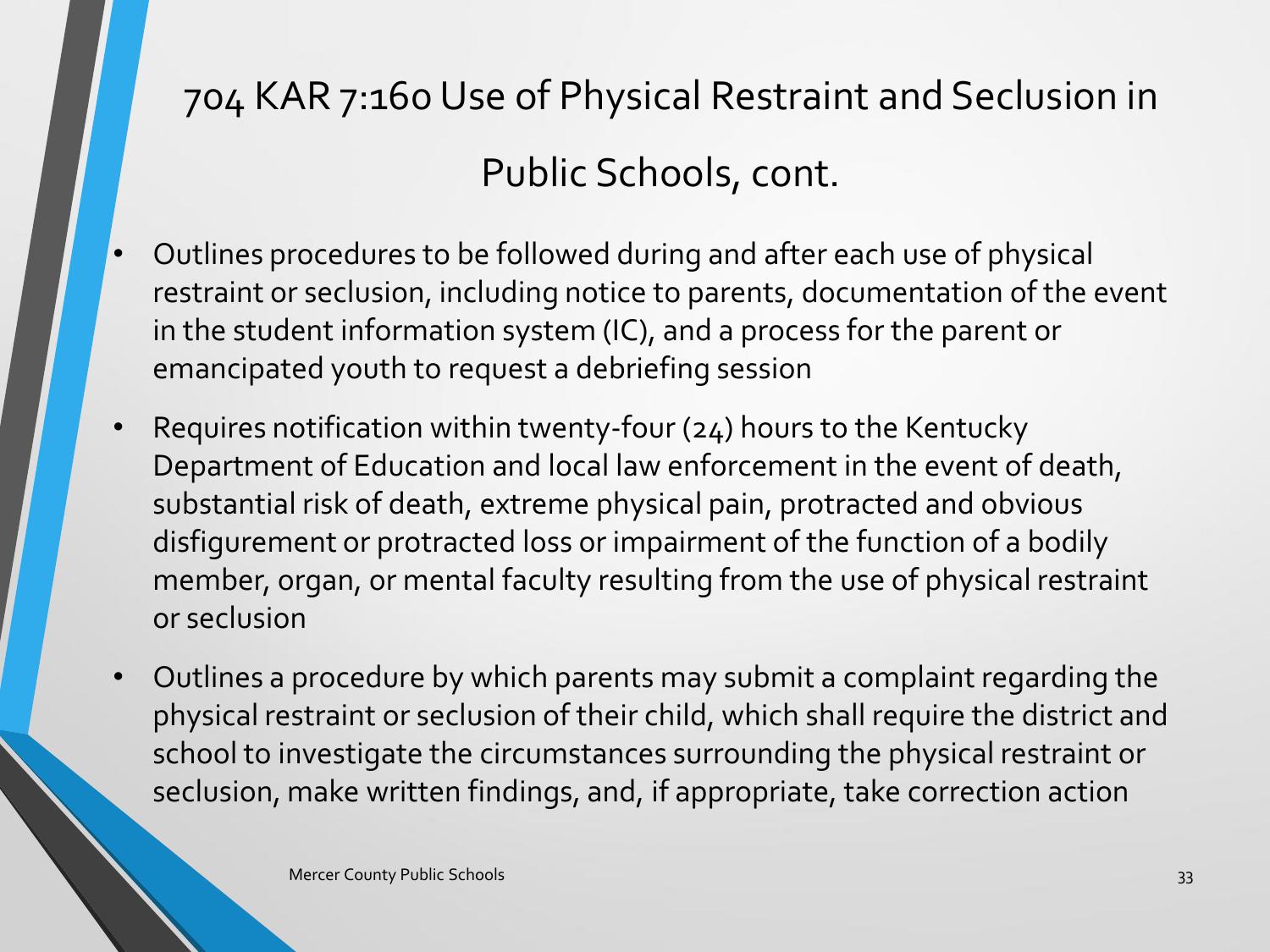### 704 KAR 7:160 Use of Physical Restraint and Seclusion in Public Schools, cont.

- Outlines a procedure to regularly review data on physical restraint and seclusion usage and revise policies as needed
- As required by Section 6 (1), all school personnel shall be trained in state administrative regulations and school district policies and procedures regarding physical restraint and seclusion.
- All certified and non-certified school personnel shall be trained annually to use an array of positive behavioral supports and interventions to accomplish the following:

\*Increase appropriate student behaviors \*Decrease inappropriate or dangerous student behaviors \*Respond to dangerous behavior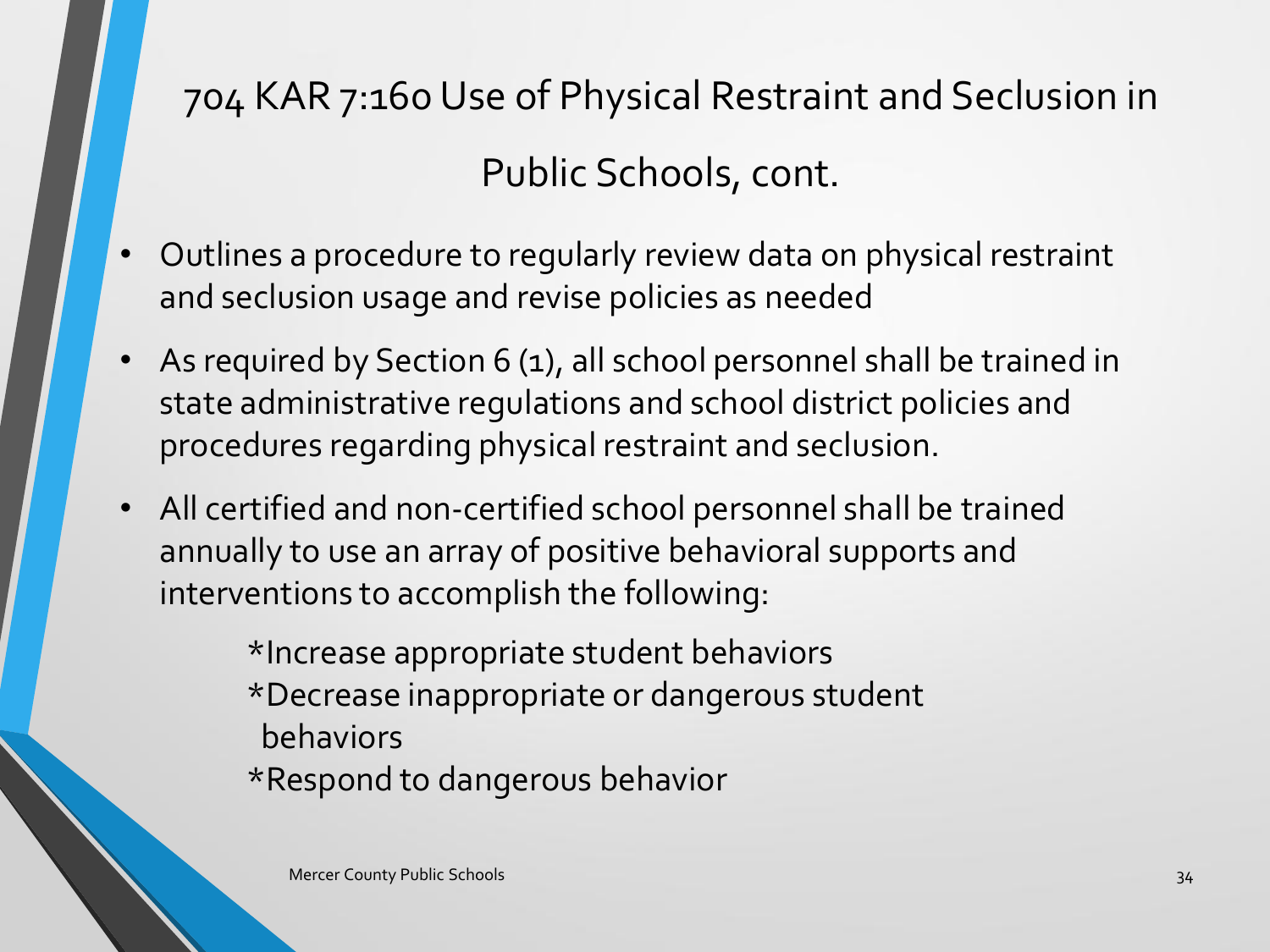### MCPS Policy & Procedures

Mercer County's policy and procedures regarding this regulation can be found on the MCS website

• Policy – 09.2212

• Procedures – 09.2212 AP.21

Mercer County Public Schools 35 November 2014 19:35 November 2014 19:35 November 2014 19:35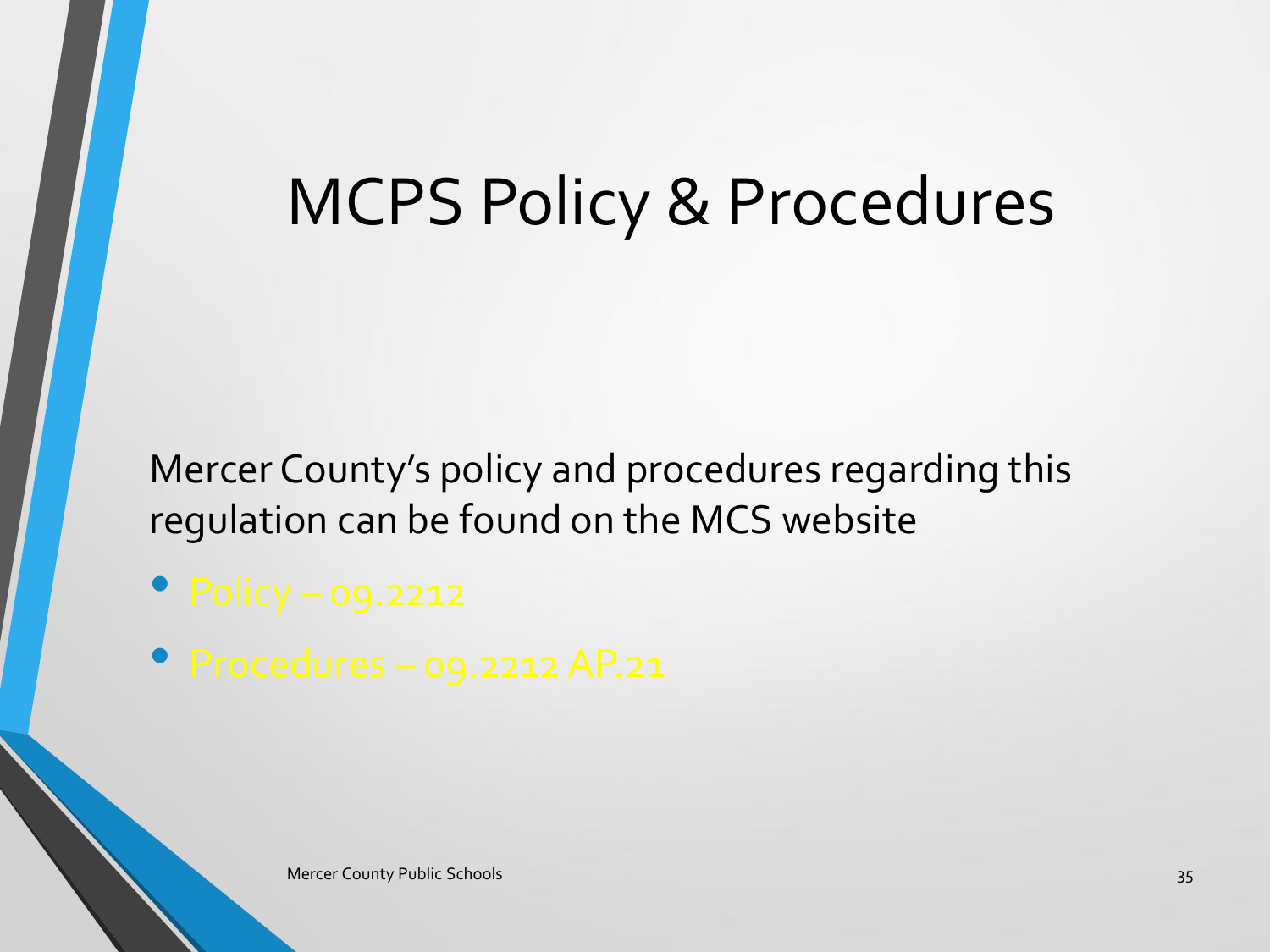### Limitations on the Use of Seclusion

- 704 KAR 7:160 defines seclusion as the involuntary confinement of a student alone in a room or area from which the student is prevented from leaving but does not mean classroom timeouts, supervised in-school detentions, or outof-school suspension.
- Seclusion may only be implemented in a public school or educational program under the following conditions:
	- The student's behavior poses an imminent danger of physical harm to self or others
	- The student is visually monitored for the duration of the seclusion
	- Less restrictive interventions have been ineffective in stopping the imminent danger of physical harm to self or others
	- School personnel implementing the seclusion are appropriately trained to use seclusion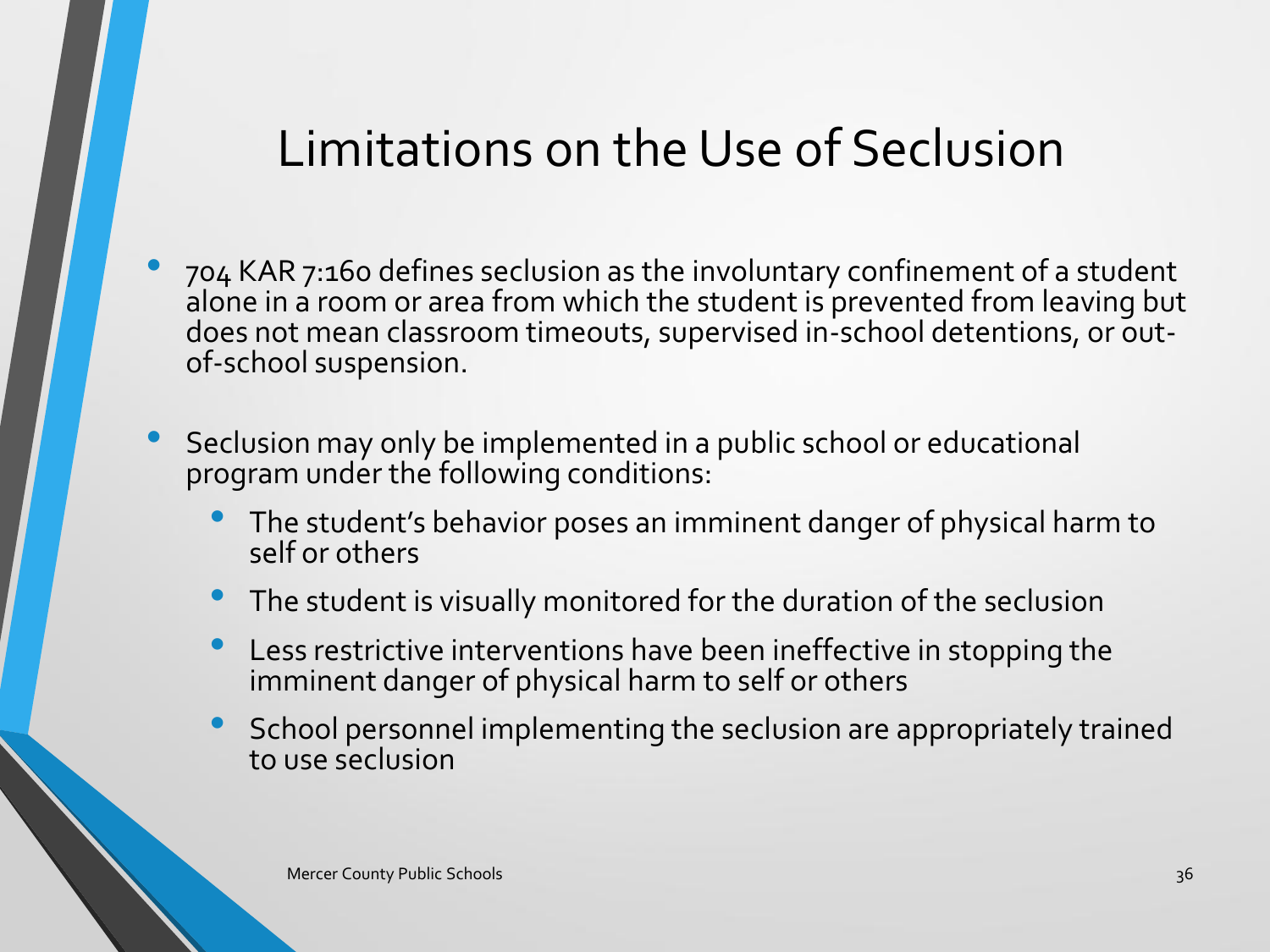### Limitations on the Use of Seclusion, cont.

• Seclusion shall **not** be used:

- As punishment or discipline
- To force compliance or to retaliate
- As a substitute for appropriate educational or behavioral support
- To prevent property damage in the absence of imminent danger of physical harm to self or others
- As a routine school safety measure
- As a convenience for staff
- As a substitute for timeout (*As defined in 704 KAR 7:160, "Timeout" means a behavior management technique that is part of an approved program, involves the monitored separation of the student in a non-locked setting, and is implemented for the purpose of calming)*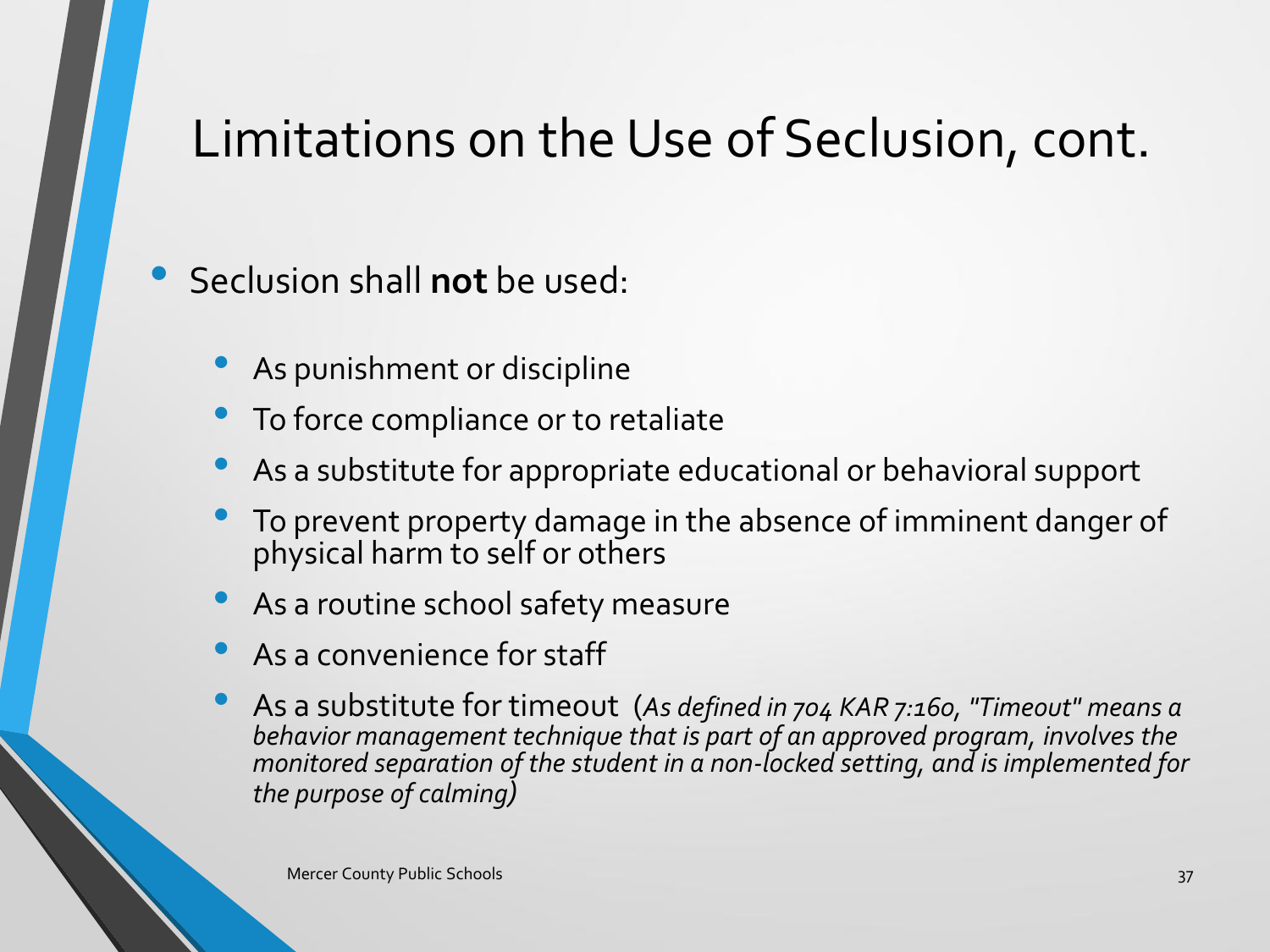### Limitations on the Use of Seclusion, cont.

- The use of seclusion shall end as soon as:
	- The student's behavior no longer poses an imminent danger of physical harm to self or others or
	- A medical condition occurs putting the student at risk of harm
- A setting used for seclusion shall:
	- Be free of objects and fixtures with which a student could inflict physical harm to self or others
	- Provide school personnel a view of the student at all times
	- Provide adequate lighting and ventilation
	- Have an unlocked and unobstructed door
	- Have at least an annual fire and safety inspection
	- Be reviewed by district administration to ensure programmatic implementation of guidelines and data related to its use.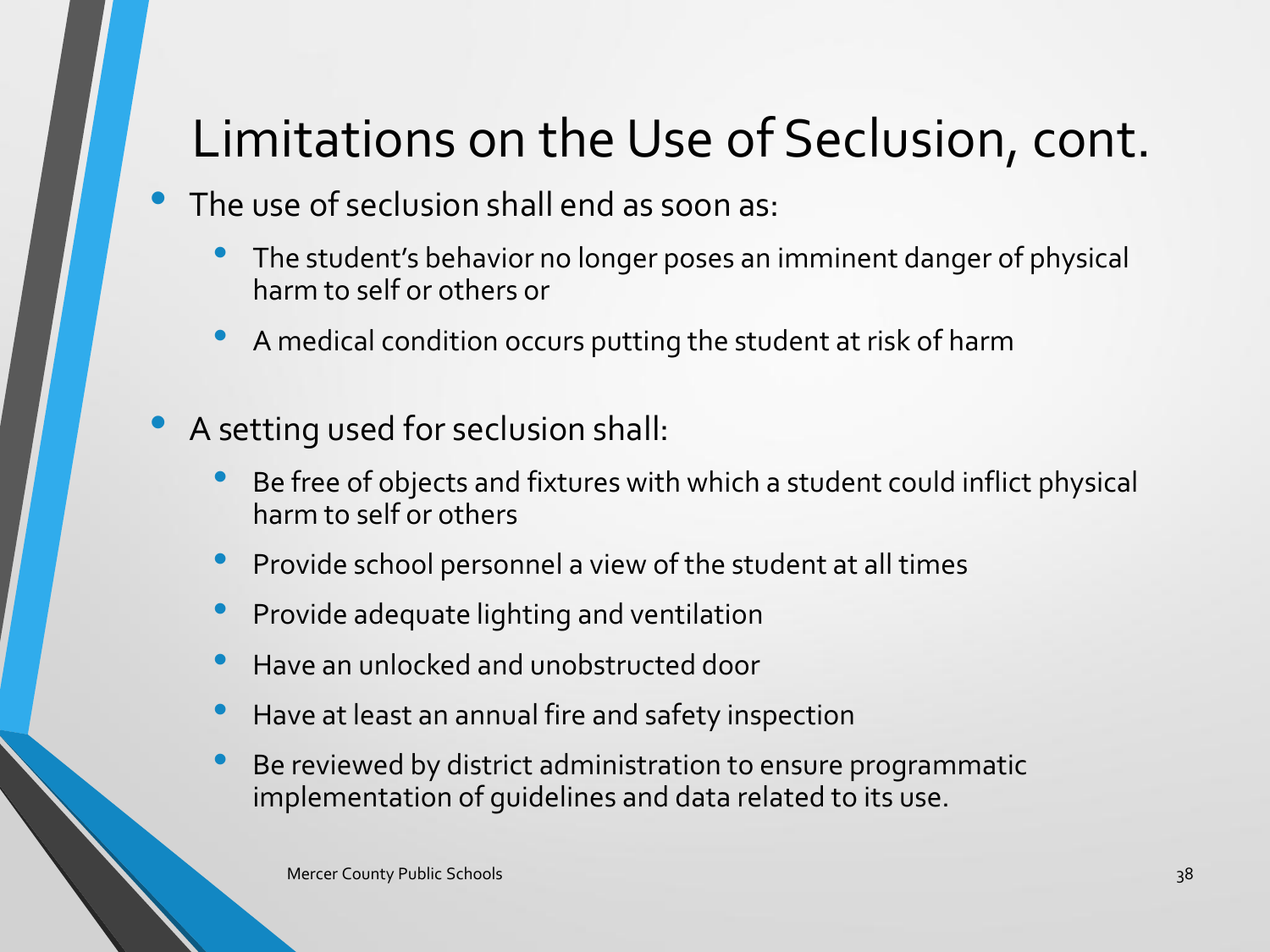- Physical restraint shall not be used**:**
	- As punishment or discipline
	- To force compliance or to retaliate
	- As a substitute for appropriate educational or behavioral support
	- To prevent property damage, except as permitted under KRS [Chapter 503](http://lrc.ky.gov/KRS/503-00/CHAPTER.HTM)
	- As a routine school safety measure
	- As a convenience for staff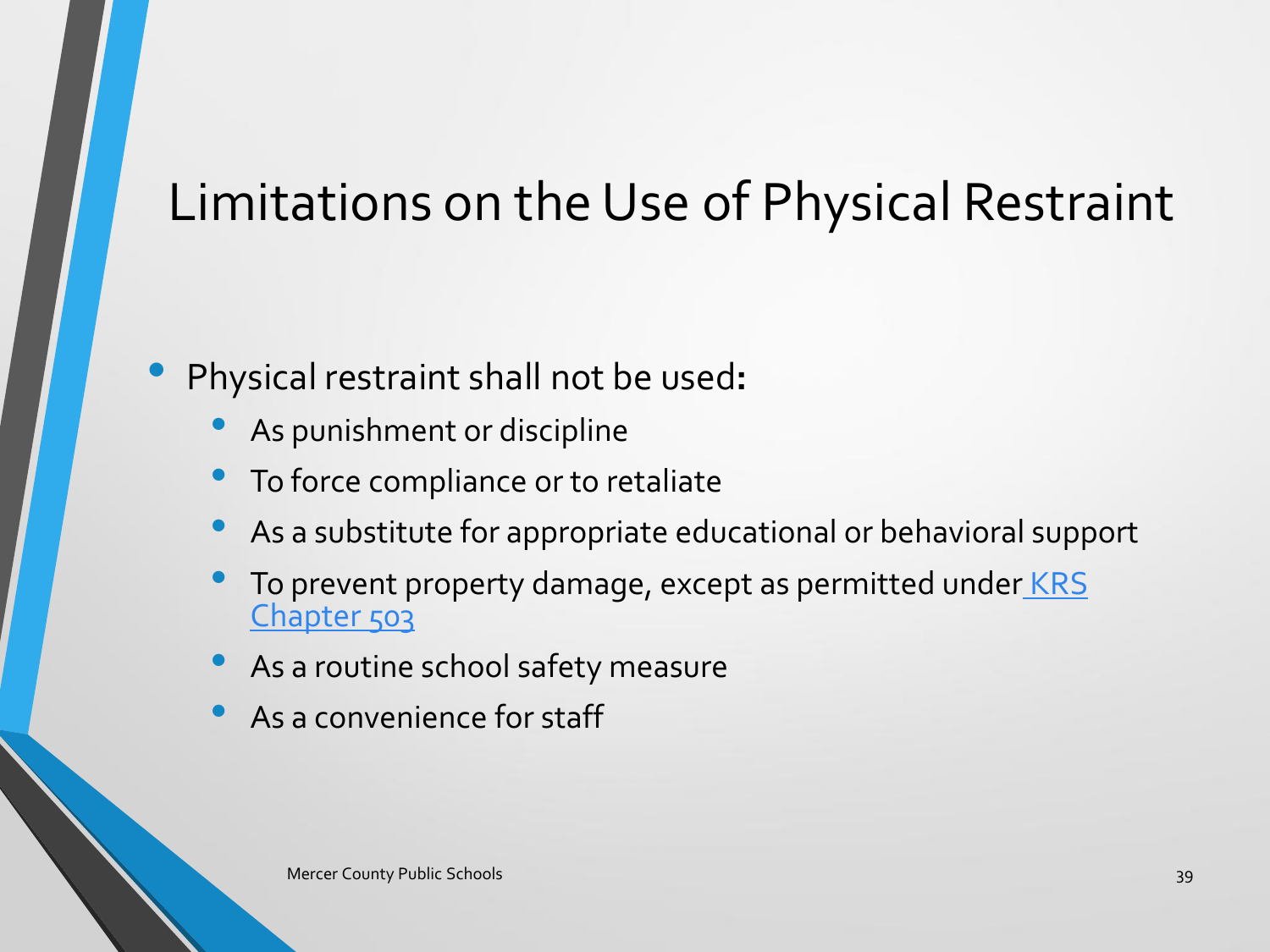#### **School Personnel Shall Not Impose the Following On Any Student at Any Time:**

- Mechanical restraint
- Chemical restraint
- Aversive behavioral interventions
- Physical restraint that is life threatening
- Prone or supine restraint
- Physical restraint if they know that physical restraint is contraindicated based on the student's disability, health care needs, or medical or psychiatric condition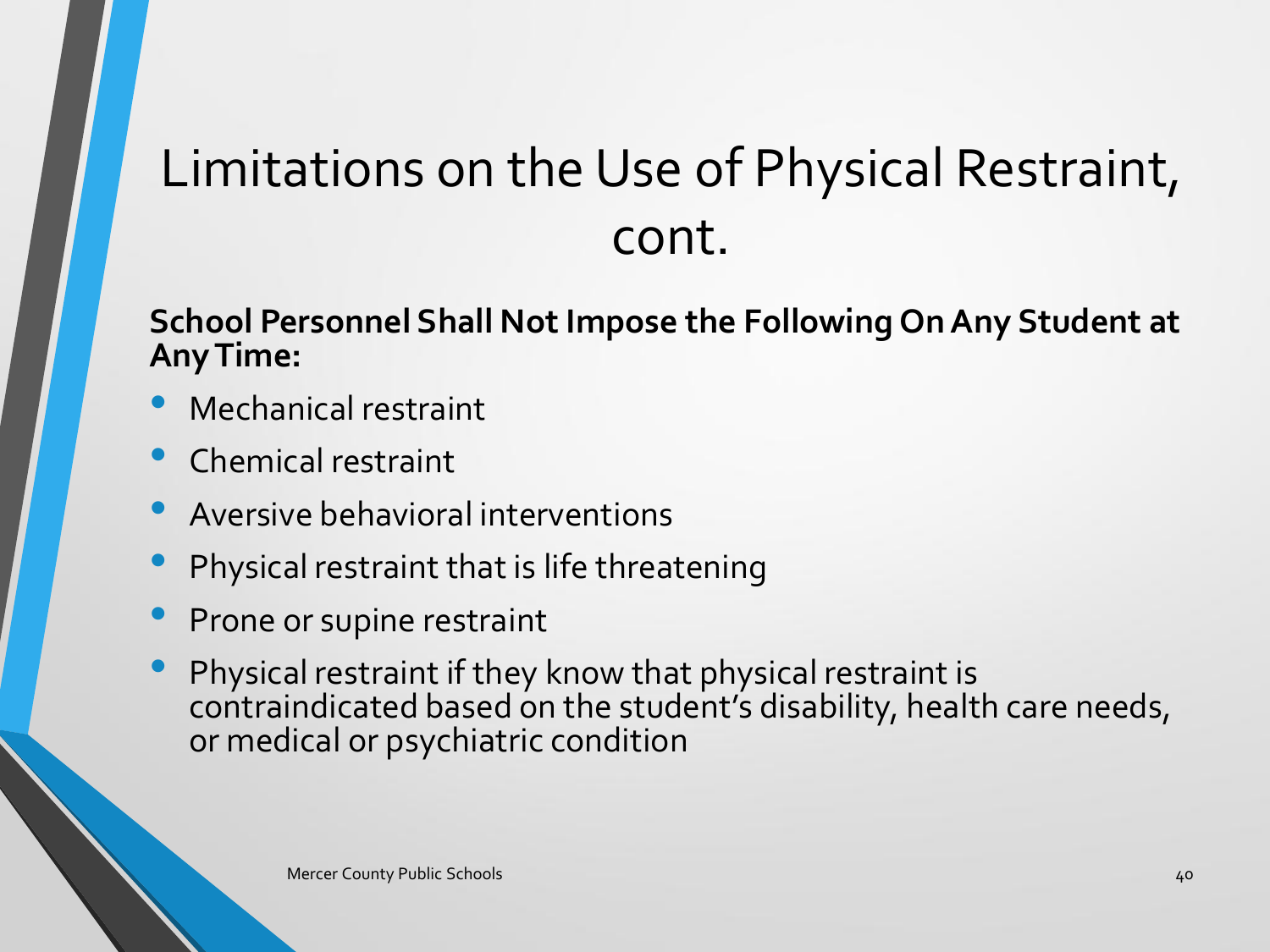**Physical Restraint May Only be Implemented In a Public School or Educational Program when:**

- The student's behavior poses an imminent danger of physical harm to self or others and as permitted under:
- [KRS 503.050](http://lrc.ky.gov/KRS/503-00/050.PDF) [KRS 503.070](http://www.lrc.ky.gov/KRS/503-00/070.PDF) [KRS 503.110](http://www.lrc.ky.gov/KRS/503-00/110.PDF)
- The physical restraint does not interfere with the student's ability to communicate in the student's primary language or mode of communication, unless the student uses sign language or an augmentative mode of communication as the student's primary mode of communication and the implementer determines that freedom of the student's hands for brief periods during the restraint appears likely to result in physical harm to self or others.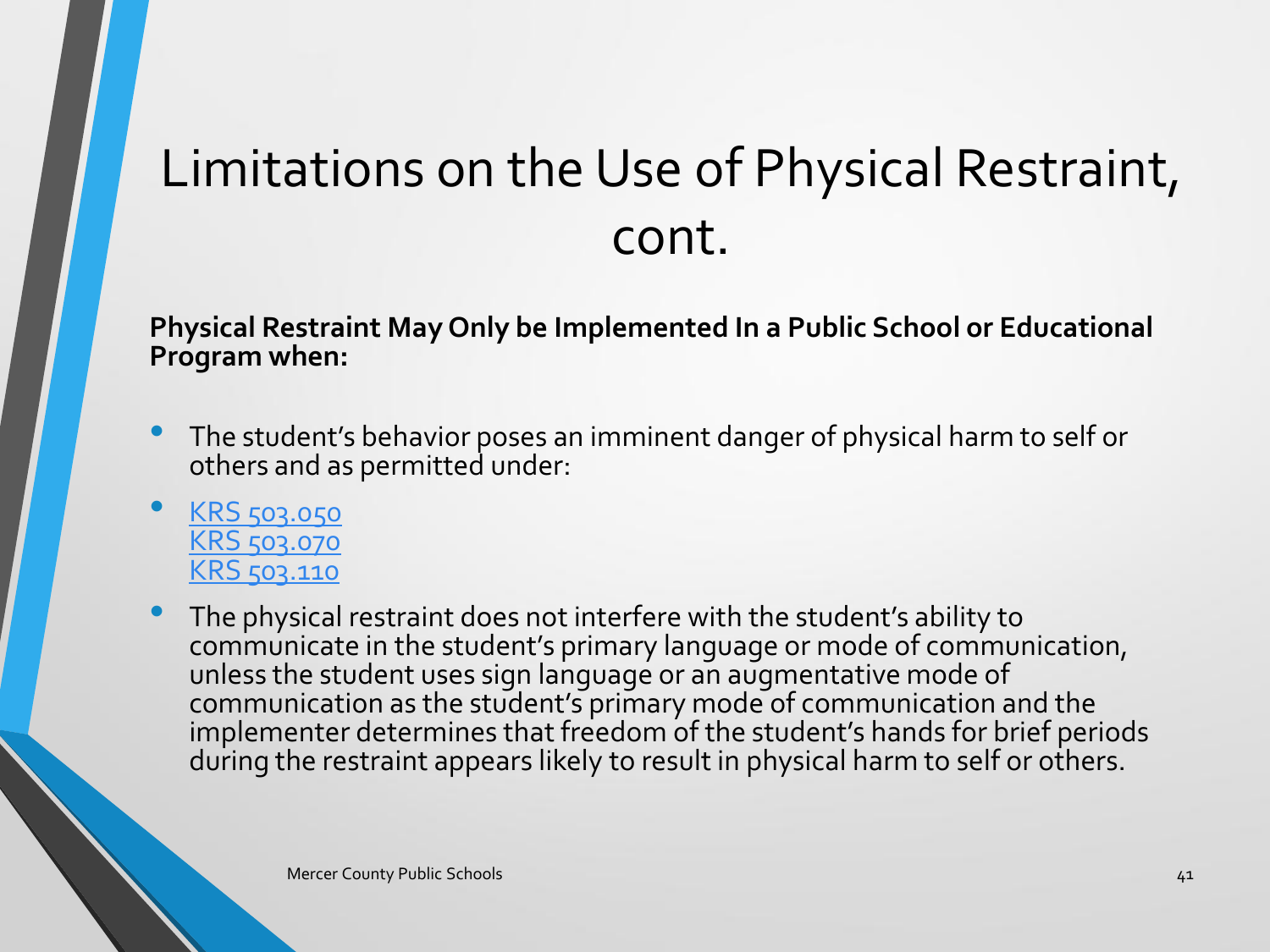- The student's physical and psychological well-being is monitored for the duration of the physical restraint.
- Less restrictive behavioral interventions have been ineffective in stopping the imminent danger of physical harm to self or others, except in the case of a clearly unavoidable emergency situation posing imminent danger of physical harm to self or others.
- School personnel implementing the physical restraint are appropriately trained as required by Section 6(3) (Core Team Training) of this administrative regulation, except to the extent necessary to prevent physical harm to self or others in clearly unavoidable emergency circumstances where other school personnel intervene and summon trained school personnel as soon as possible.
- Implementing a physical restraint, school personnel shall use only the amount of force reasonably believed to be necessary to protect the student or others from imminent danger of physical harm.

Mercer County Public Schools **42** And the United Schools **42** And the United Schools **42** And the United Schools **42**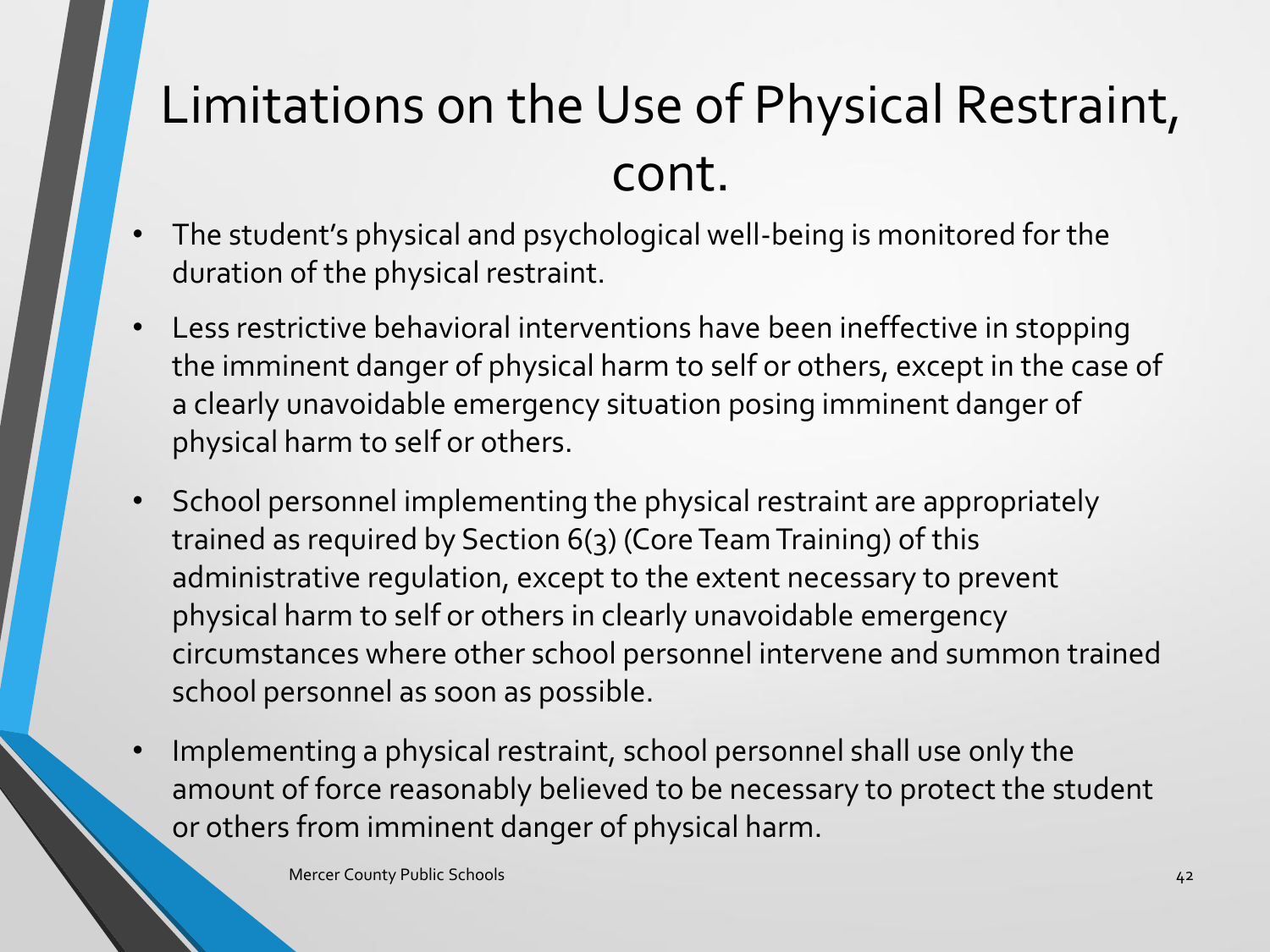### **The use of physical restraint shall end as soon as the following conditions occur:**

- The student's behavior no longer poses an imminent danger of physical harm to self or others
- A medical condition occurs putting the student at risk of harm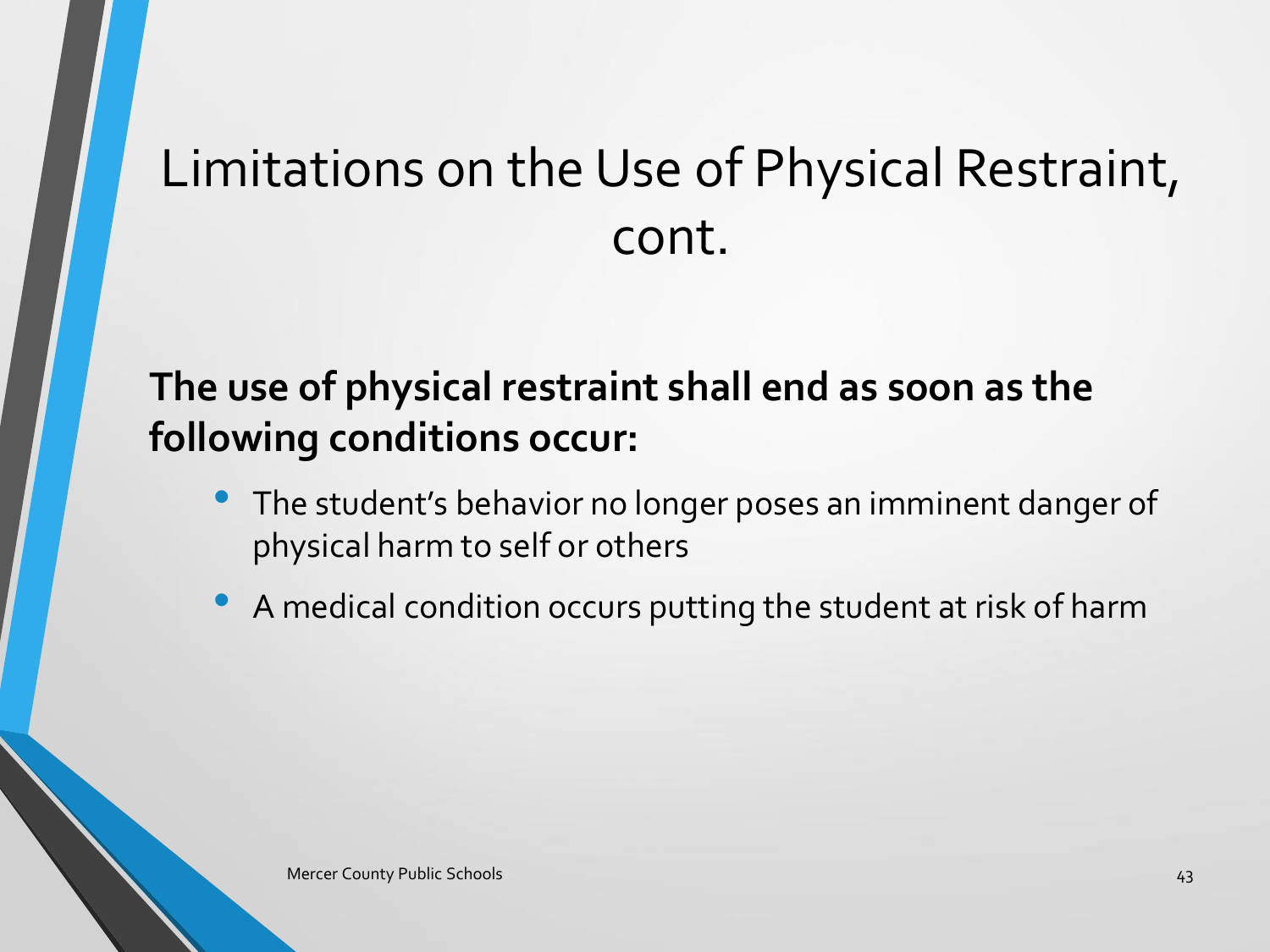# Warning Signs

#### **Warning Signs of Student Emotional Distress**

- Uncontrollable crying or screaming
- Extreme withdrawal
- Irrational statements
- Urination, defecation, or vomiting

#### **Warning Signs of Serious Physical Injury**

- Complaints of pain
- **Bleeding**
- Complaints of severe pain with obvious reddening, swelling or abrasions
- Signs of broken or dislocated joints/bones

#### **Warning Signs of Asphyxia**

- Panting, shallow breaths, or hyperventilation
- Unconsciousness or unresponsiveness to regular verbal checks
- Darkening of skin around mouth or nose, and in hands or fingernails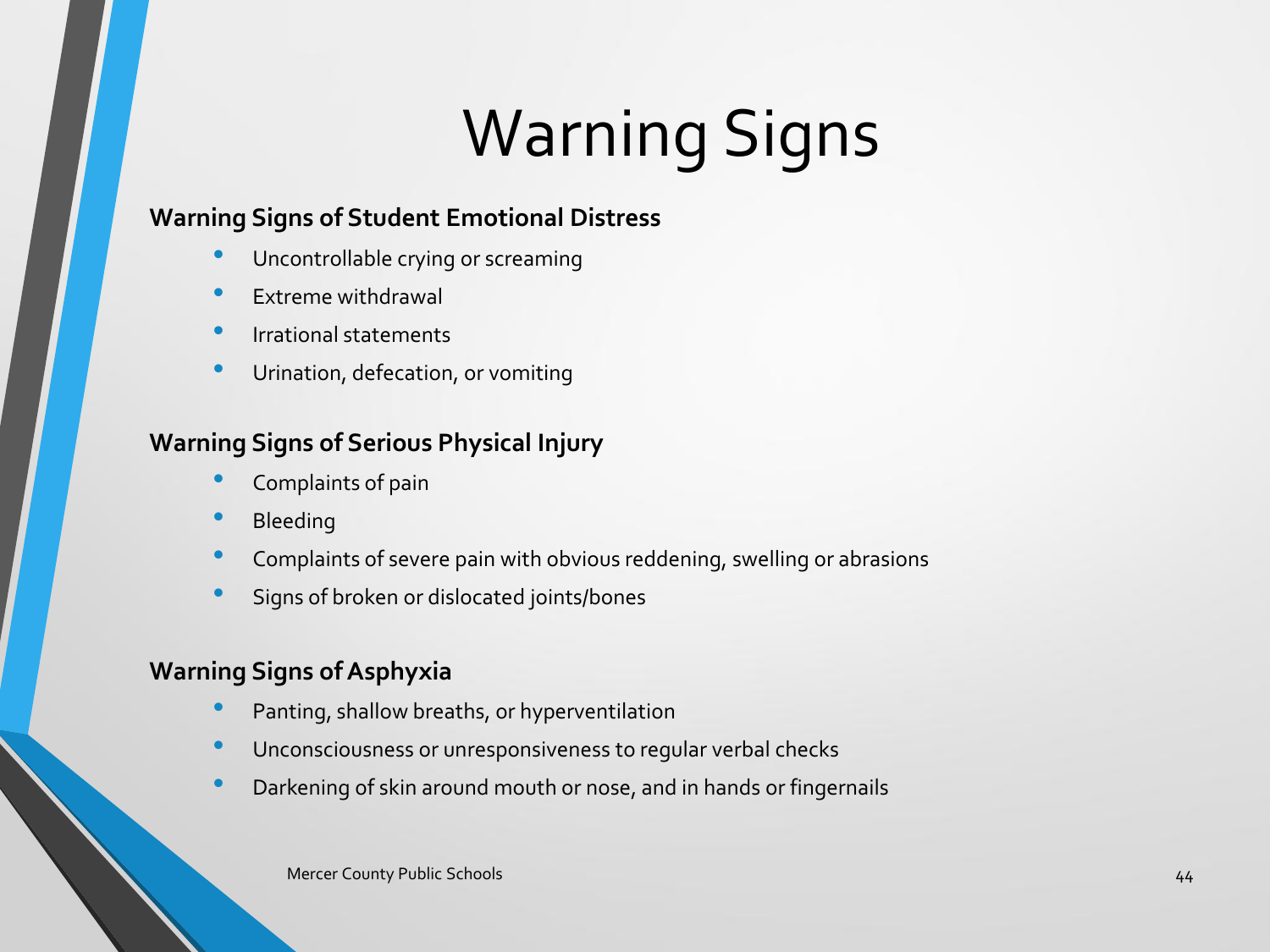# Recording and Reporting Data

#### **THE FOLLOWING INFORMATION MUST BE REPORTED BY THE DISTRICT IN THE KENTUCKY STUDENT INFORMATION SYSTEM (IC):**

- Aggregate number of uses of physical restraint.
- Aggregate number of students placed in physical restraint.
- Aggregate number of uses of seclusion.
- Aggregate number of students placed in seclusion.
- Aggregate number of instances of substantial risk of death, extreme physical pain, protracted and obvious disfigurement or protracted loss or impairment of the function of a bodily member, organ, or mental faculty to students related to physical restraint and seclusion.
- Aggregate number of instances of risk of death, extreme physical pain, protracted and obvious disfigurement or protracted loss or impairment of the function of a bodily member, organ, or mental faculty to school personnel related to physical restraint and seclusion.
- Aggregate number of instances in which a school resource officer or other sworn law enforcement officer is involved in the physical restraint or seclusion of a student.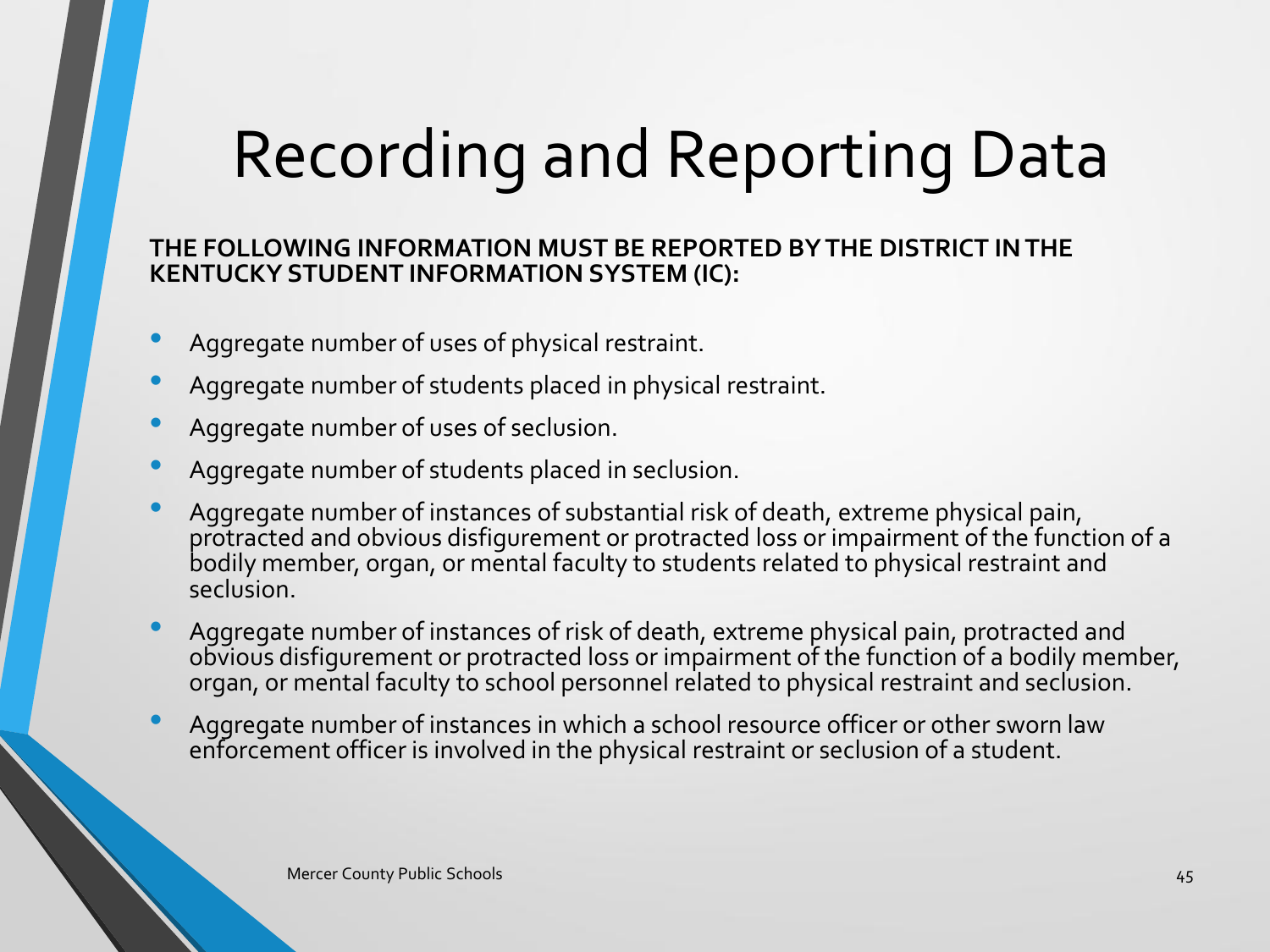If you have further questions/concerns, please contact your building administrator or the following Central Office Administrators:

- Dennis Davis, Superintendent
- Stephanie Rogers, Director of Special Education